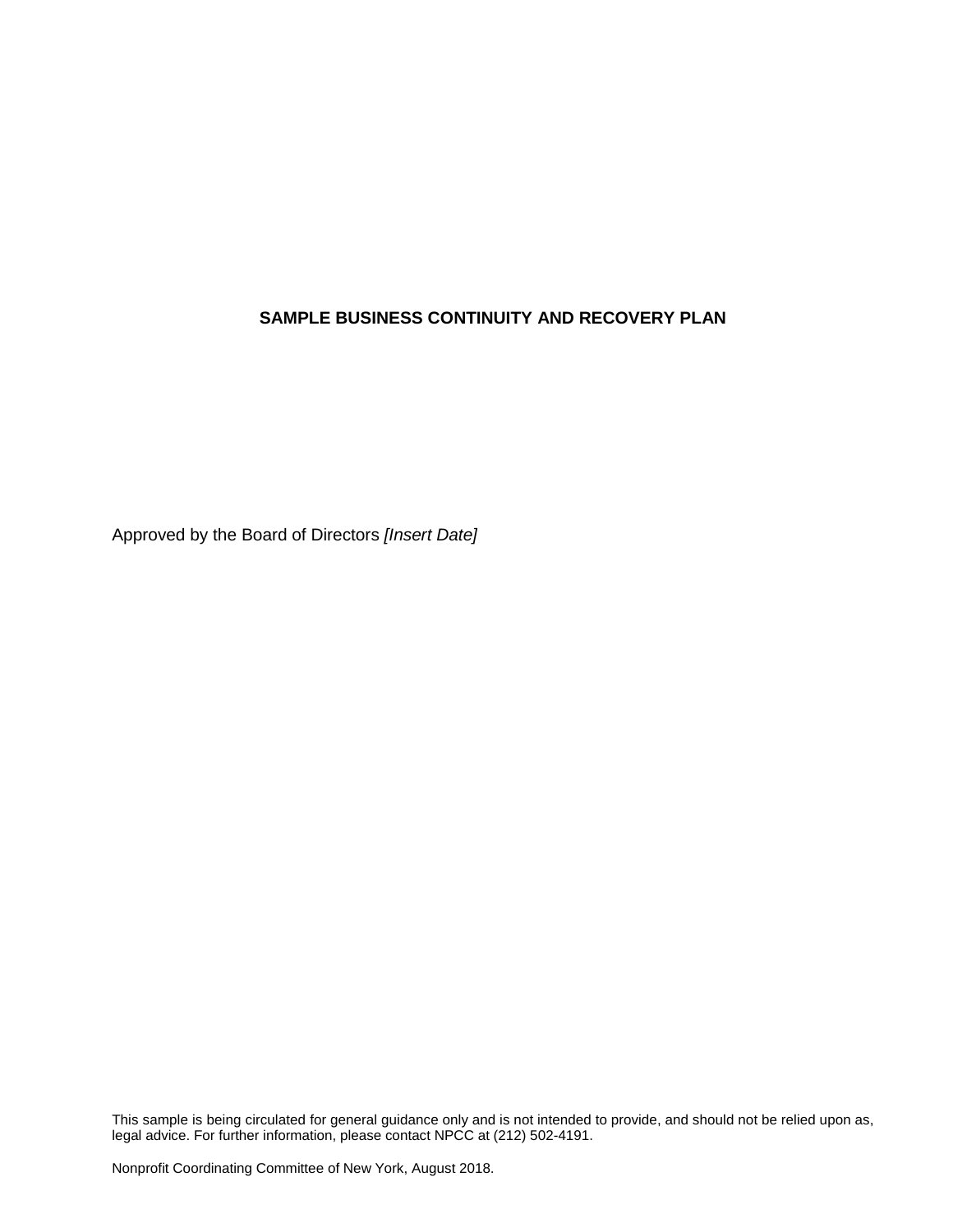### **HOW TO USE THIS TEMPLATE**

This document explains the points your organization needs to think about in order to prepare its own Business Continuity and Recovery Plan so that, should an interruption occur, you are able to resume operations. The goal of this plan is to get your organization back up and running in the event of an interruption. It may help preserve your organization so that it can continue to offer its services.

Each organization's circumstances and structures are unique, so this plan will have to be tailored to suit your needs. Take this template and use it as you wish: cut and paste those sections that are applicable, expand where needed.

If possible, assign a team to work on this plan. A continuity and recovery plan should include employee training so that, in the event of an emergency, staff know what their roles are and what to do.

This plan should be reviewed at least as once per year and as often as the organization changes – people come, people go, programs change.

### **TABLE OF CONTENTS**

| <b>OVERVIEW</b>                     |     |
|-------------------------------------|-----|
|                                     |     |
| <b>RISK PRIORITIZATION.</b>         |     |
|                                     |     |
|                                     |     |
|                                     |     |
| <b>ABOUT THE ORGANIZATION.</b>      |     |
|                                     |     |
| <b>CRITICAL ASSETS.</b>             | .10 |
|                                     |     |
|                                     |     |
|                                     |     |
|                                     |     |
|                                     |     |
| <b>STAFF NOTIFICATION</b>           |     |
|                                     |     |
| <b>INSURANCE COVERAGE.</b>          |     |
|                                     |     |
|                                     |     |
|                                     |     |
| <b>APPENDIX 4: STAFF PHONE TREE</b> |     |
|                                     |     |
|                                     | .24 |
| <b>APPENDIX 7: STRATEGIC PLAN</b>   | 25  |
|                                     |     |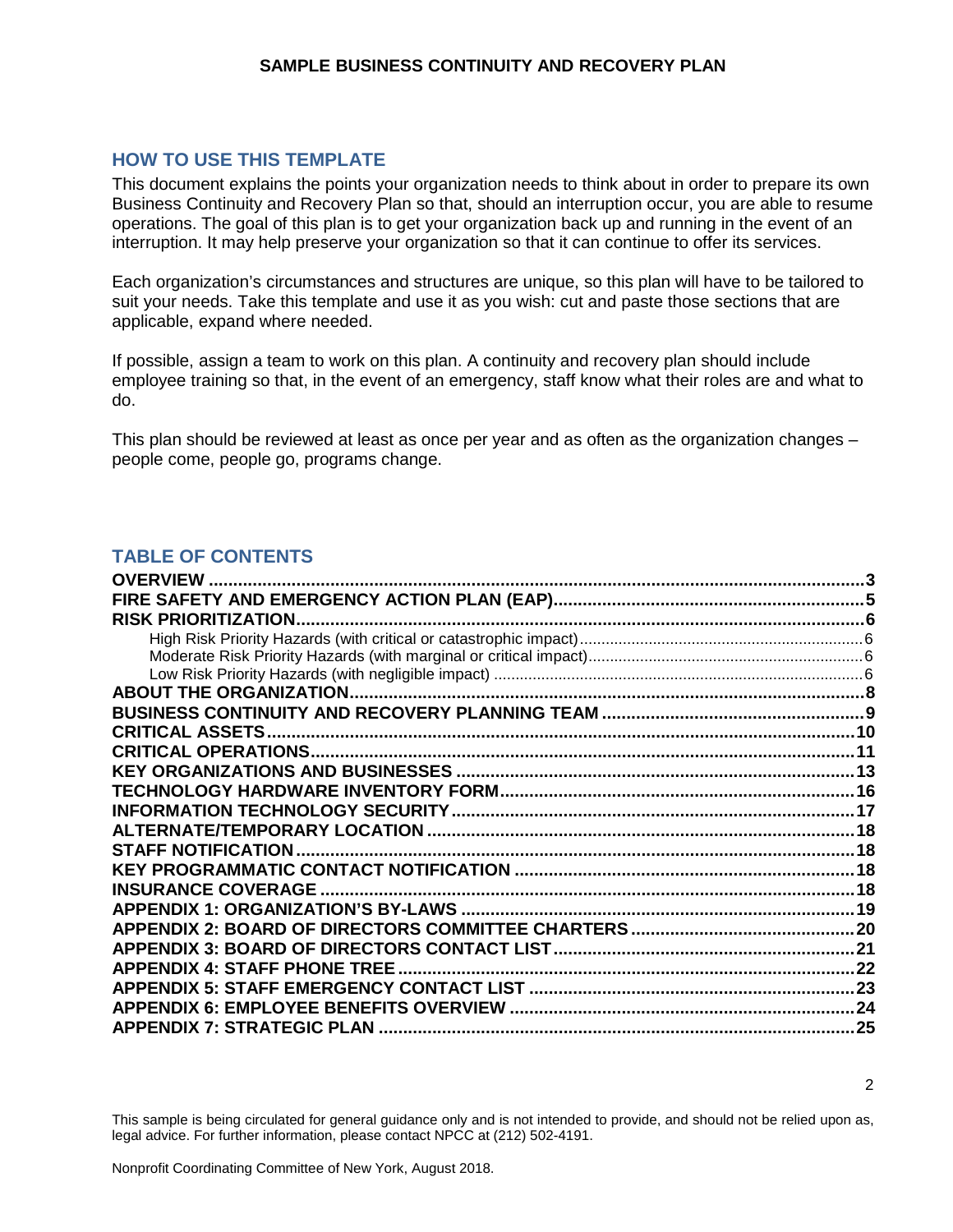### **OVERVIEW**

<span id="page-2-0"></span>*[Use this section to explain why a plan like this is important to the Organization.]*

#### **Defining Conditions for the Business Continuity and Recovery Plan of the Organization**

Business Continuity and Recovery Plans vary greatly with the purpose and size of the organization, the nature of its activities, the scope of its obligations and liabilities and the sources of its revenue. Planning is also affected by the perceived nature of the threat to the organization and the possible extent of damage or business interruption.

#### *[List critical obligations and liabilities specific to the Organization]*

The Organization's assets are: *[List main assets such as: financial assets; human resources—staff, management, Board of Directors; intellectual property; office space and office systems; etc.]*

For business continuity planning purposes, the Organization could confront a variety of circumstances, ranging from negligible impact (limited to no business disruption or property damage) to marginal impact, including a hindrance that may affect business operations without shutting the Organization down (such as a snowstorm causing temporary closure of our offices or an internal system failure such as the disabling of our IT systems) to critical impact, resulting in temporary disruptions of business or major damage to the facility rendering the Organization's offices unusable permanently or for an extended period of time, but not affecting New York City generally; to a catastrophic event rendering New York City itself severely impaired, the Organization's offices permanently unusable, and involving significant loss of staff, including management. This is an event of large proportions which means limited or no outside resources available for prolonged periods of time. Describing this range of emergencies as **negligible**, **marginal**, **critical**, and **catastrophic** is useful for planning purposes. The [Risk Assessment Matrix](#page-5-0) assesses where the Organization is vulnerable to disruption.

The documents that follow this overview are valuable points of reference under any set of circumstances:

• The Organization's Business Continuity and Recovery Plan This Plan includes the contact information of key stakeholders.

In the event of a disastrous emergency, much of the information on current policies and procedures would be obsolete, but could also be a useful guide for those responsible for restoring the organization.

- The Organization's By-Laws
- *[Insert any additional relevant information to the Business Continuity and Recovery Plan]*

This Business Continuity Plan is for use once life and safety are secure in response to a disaster. It identifies key resources and needs to ensure that business may continue, perhaps in a limited capacity or how the Organization will fully recover should the disaster be catastrophic. A Fire Safety and Emergency Action Plan identifies and prioritizes the key hazards that may affect the Organization's operations, and outlines preparedness and mitigation activities. It includes operation procedures to respond effectively and efficiently to an incident with the goal of ensuring life and safety are secure. A [Fire Safety and Emergency Action Plan](#page-3-0) is included in the following section.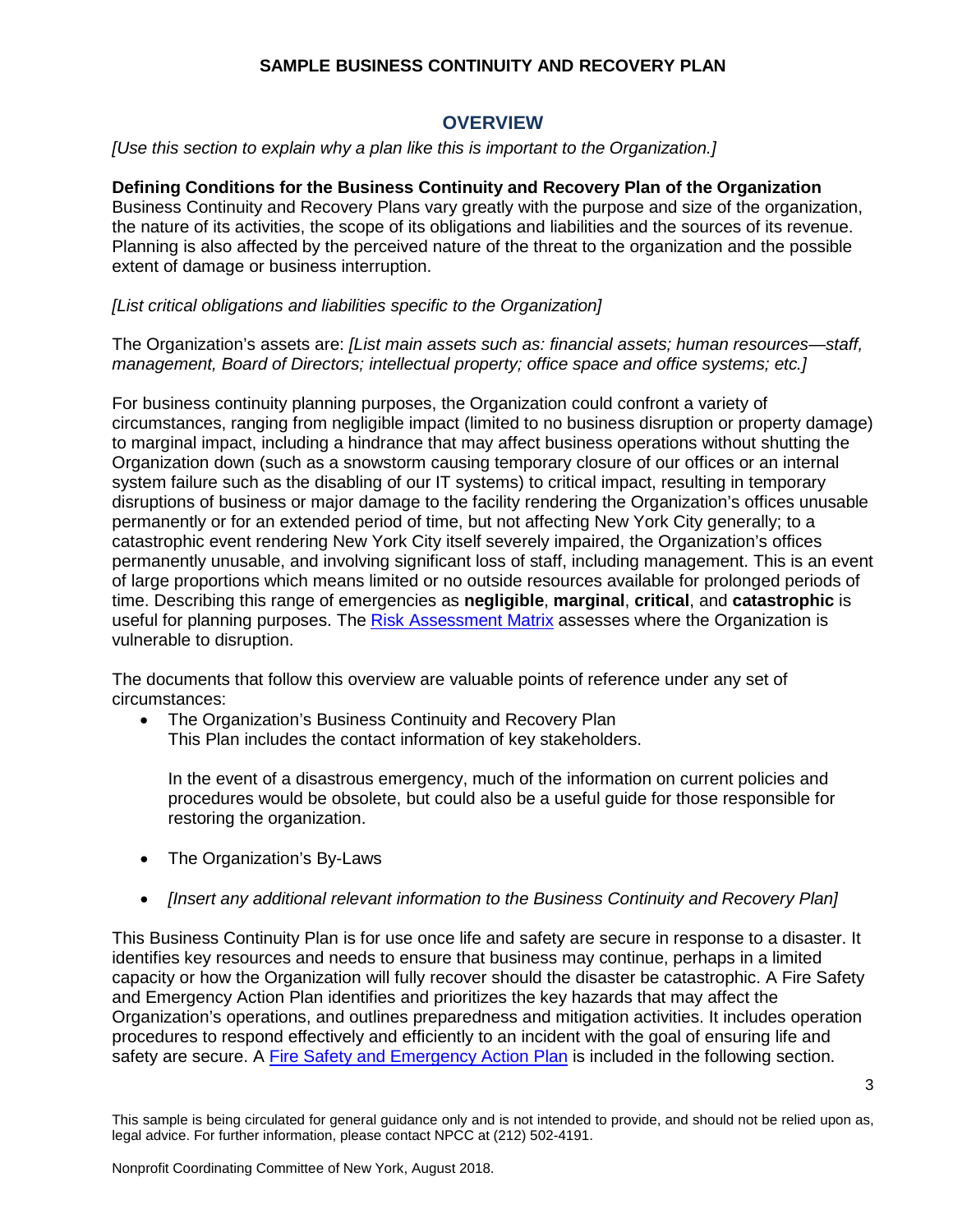### **Planning for Marginal and Critical Emergencies**

The Organization believes that these documents and the emergency arrangements described put the organization in a strong position for recovery from emergencies with marginal and even critical impact. \_\_\_\_\_\_\_\_\_\_\_\_\_ *[insert the appropriate title or contact person]* is responsible for managing emergencies of this nature, and has been given clear authority to do so, and is looked to by staff for leadership in such situations. Staff has also been briefed on their responsibilities and procedures to follow in the event of an emergency (per the Fire Safety and Emergency Action Plan), and have been provided with contact information for the Board of Directors who can assist the Organization in restoring operations, should the office space become unusable for any reason.

#### **Planning for a Catastrophic Emergency**

A catastrophic emergency affecting all of New York City could lead to the loss of much of the Organization's staff and management. It is therefore advisable to lay out procedures that should be followed to completely reconstitute the Organization at a future time, whether virtually or in some other physical location. It is impossible to map a complete recovery plan in advance under unknowable circumstances, but the following issues and advised steps are critical ones.

#### • **Governance**

- o *[Insert brief steps for how Board should respond to catastrophic emergency in order to keep the Organization operating]*
- **Management and Human Resources**
	- o *[Insert brief steps for how management will engage with survivors of staff and if/degree to which compensation and benefits have been impacted]*
- **Alternative Office Location**
	- o *[Insert brief steps for how to address office closer]*
- **Financial Assets**
	- o *[Insert brief steps for key financial staff and Board Audit Committee to assess condition of financial assets and any investment management issues]*
- **Banking**
	- o *[Insert brief steps for key financial staff and stakeholders to reestablish banking arrangements]*
- **External Auditors**
	- o *[Insert brief steps for reaching out to auditor for necessary guidance in reestablishing the Organization]*
- **Insurers**
	- o *[Insert brief steps for reaching out to insurers to address claims]*
- **Programs**
	- o *[Insert brief steps for addressing the direction of the Organization's strategic goals and key programs]*

In addition to those provided to the Board of Directors, copies of this Plan will be held in the Organization's office and at the residences of \_\_\_\_\_\_\_\_\_\_\_\_\_ *[insert the appropriate titles or contact persons]*.

<span id="page-3-0"></span>This Business Continuity and Recovery Plan will be updated annually, and replacement copies distributed.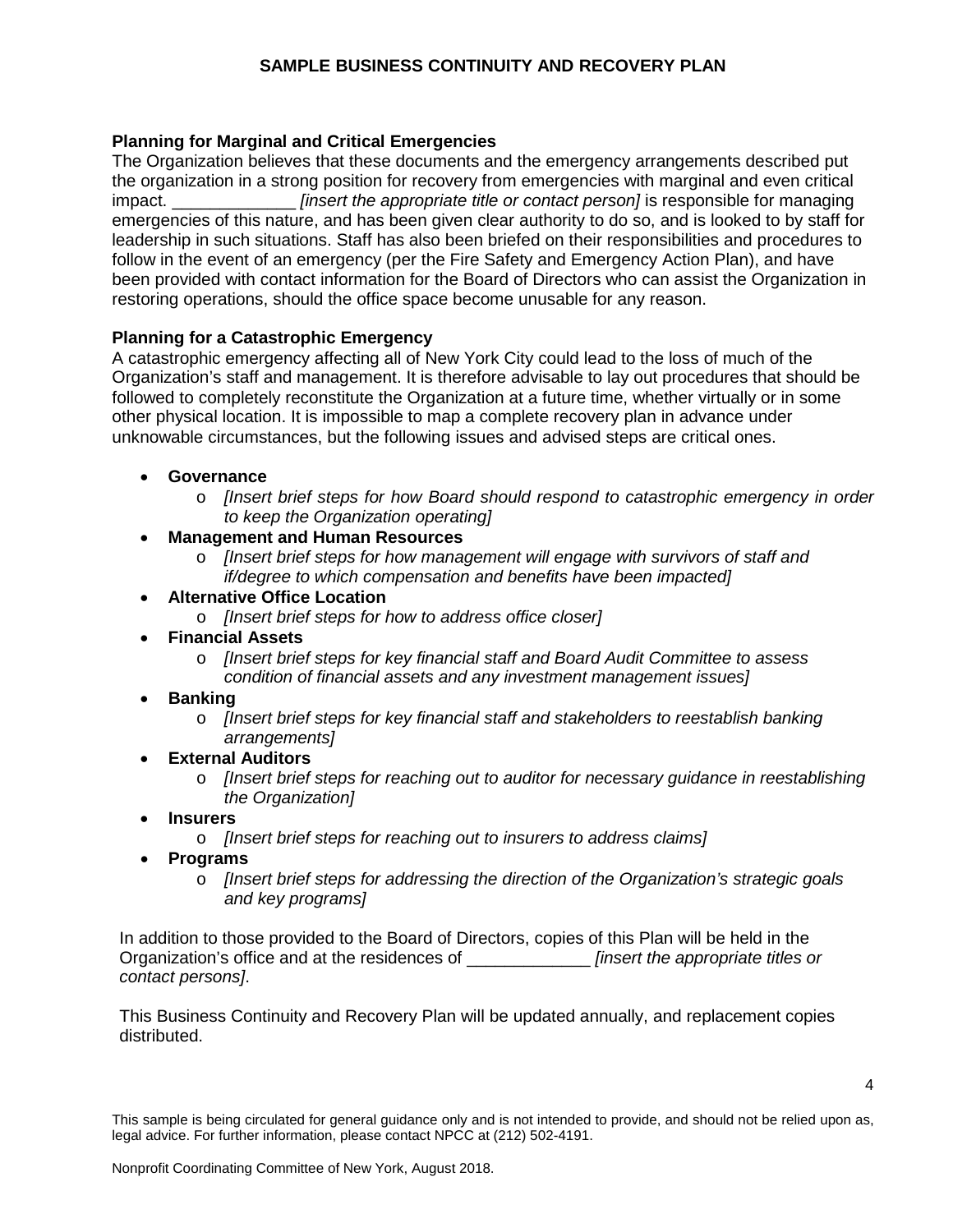### **FIRE SAFETY AND EMERGENCY ACTION PLAN (EAP)**

### <span id="page-4-0"></span>**Purpose**

These procedures are intended to ensure that staff are familiar with established protocols under the Emergency Action Plan designated for *[insert address of the Organization]* in the event of a fire, chemical attack, bomb threat, natural disaster, or violent confrontation.

#### **Scope**

Procedures shall apply to all personnel, who are tenants of *[insert address of the Organization]*.

#### **Building Management**

*[Insert contact information of building management]*

#### **EAP Staff**

*[Insert contact information of staff with specific roles in executing the fire safety and emergency action plan]*

#### **Procedures**

#### **Fire**

#### If you notice a fire

*[Insert steps for all staff to follow in the case they notice a fire, including who is responsible for activating the building evacuation process.]*

#### Pull Station

*[If your office has a pull station, insert explanation of how to use and where to find them]*

#### **Responsibilities**

*[Insert roles and responsibilities of all staff and building personnel involved in responding to fire emergencies. Sample roles are listed below.]*

The Fire Warden should activate the alarm if the presence of fire and/or smoke has been reported or observed. This person will designate a safe area on the floor in order to communicate with everyone regarding the emergency or fire that is in progress. Under circumstances requiring that staff evacuate the building completely, we will assemble in *[insert external meet-up location]*.

The Deputy Warden will survey the floor to gather staff and ensure that they assemble in a safe space that has been designated away from the fire.

The Searchers will check assigned areas (conference rooms, kitchen, offices, bathrooms) for any personnel that the Deputy Warden is unable to locate.

Fire Safety and Emergency Action Plan Director/Building Manager will activate the Fire Safety and Emergency Action Plan, which is only activated by the building upon report of a fire, chemical attack, bomb threat, natural disaster, or violent confrontation. The EAP Director will also utilize the Fire Paging System to communicate the presence of smoke or fire. The Director will also instruct tenants as to whether a full or partial evacuation is required.

### **Bomb Threat**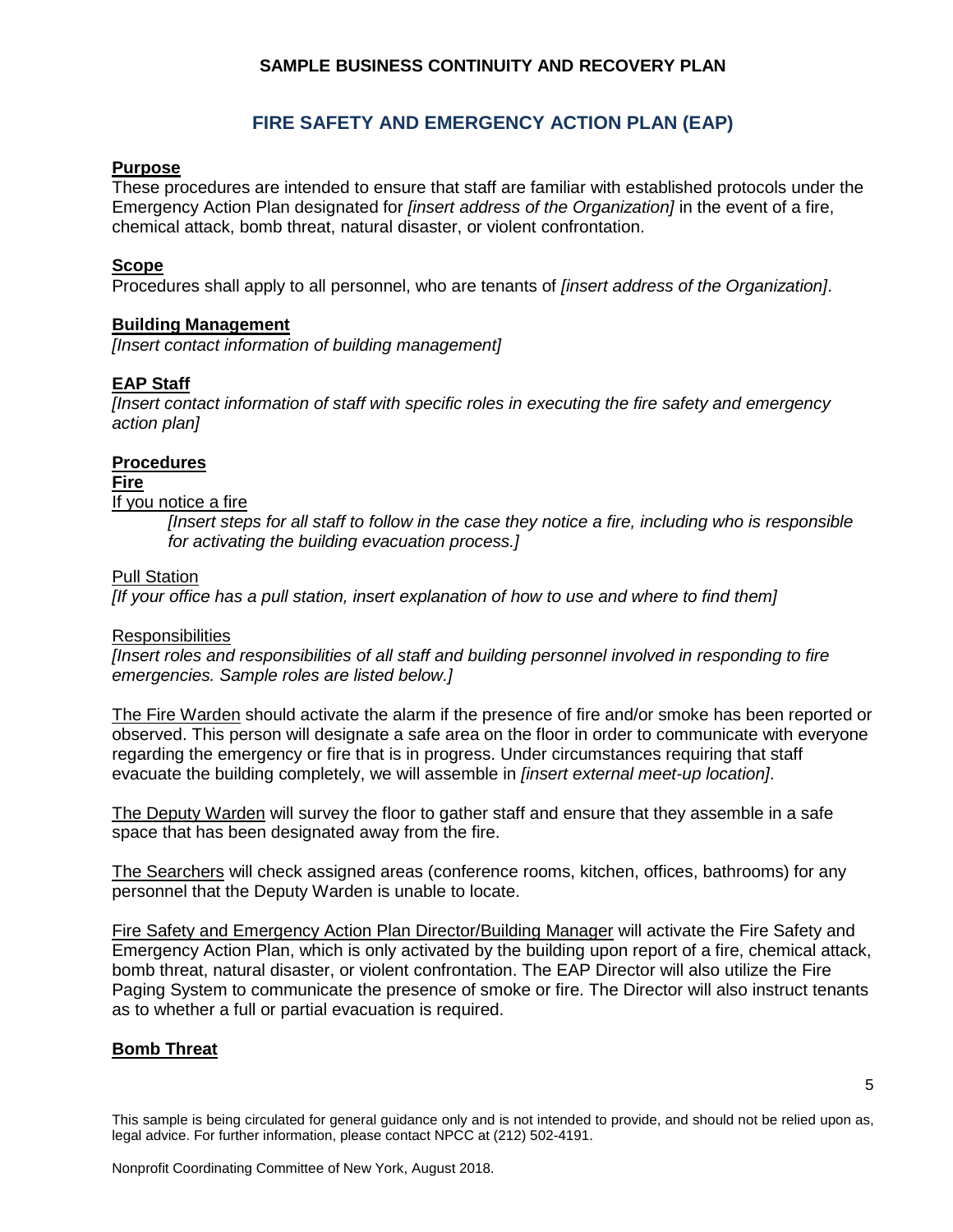*[Insert all steps staff should follow if they receive a bomb threat, including who is responsible for activating the building evacuation process.]* 

#### **Suspicious Envelopes, Containers, or Boxes**

*[Insert all steps staff should follow if they receive a suspicious package, including who is responsible for activating the building evacuation process.]* 

**Exposure to a Suspicious Substance, Powder, or Liquid**

*[Insert all steps staff should follow if they are exposed to a suspicious substance.]*  **Earthquake or Severe/Inclement Weather**

*[Insert all steps staff should follow in case of an earthquake or severe weather.]*  **Active Shooter**

<span id="page-5-0"></span>*[Insert all steps staff should follow if they are confronted by an active shooter.]* 

### **RISK PRIORITIZATION**

*[The risk assessment matrix below will help the organization identify high risks, moderate risks, and*  low risk for the Organization. Consider: what are the potential identifiable internal and external *disasters? How would each affect the organization's systems and programs?]*

<span id="page-5-1"></span>**High Risk Priority Hazards** (with critical or catastrophic impact)

<span id="page-5-2"></span>**Moderate Risk Priority Hazards** (with marginal or critical impact)

<span id="page-5-3"></span>**Low Risk Priority Hazards** (with negligible impact)

*[When analyzing risks, factors to consider include:*

- *Historical: What types of emergencies have occurred in the community, at your facility, or nearby? (for example, fire, natural disasters, accidents, utility, etc.)*
- *Geographic: What can happen as a result of your location? (for example, proximity to floodprone areas, hazardous material production, major transportation routes, power plants, etc.)*
- *Human Error: What emergencies might be caused by employees? Are employees trained to work safely? Do they know what to do in case of an emergency?*
- *Physical: What types of emergencies could result from the design or construction of the facility?]*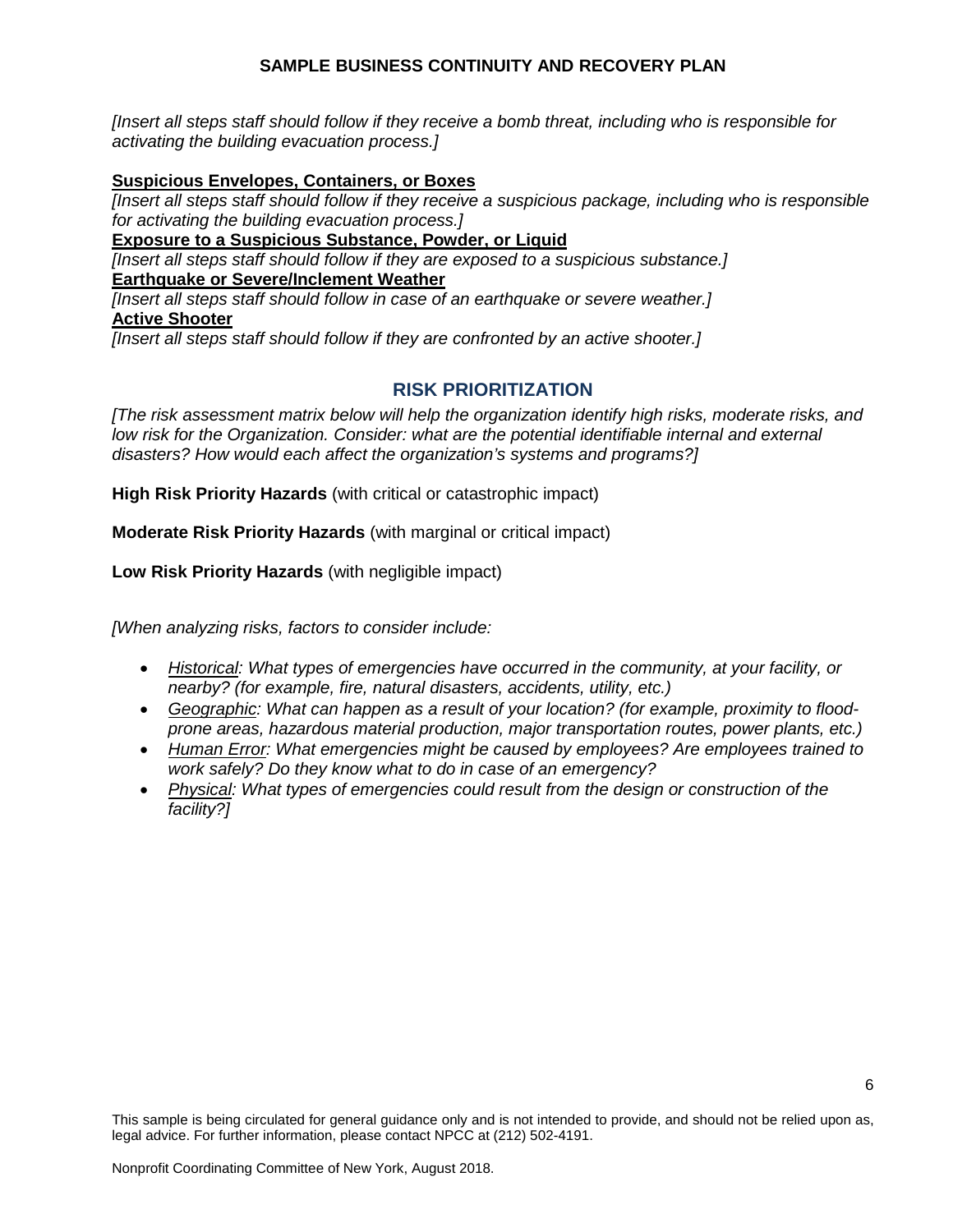| <b>RISK ASSESSMENT MATRIX</b>                          |                         |                                                                      |   |                         |              |                               |                                              |                         |                |                          |                                                    |                         |              |                                                                           |   |                         |                |                                          |                |                         |                                                               |                |                |                       |
|--------------------------------------------------------|-------------------------|----------------------------------------------------------------------|---|-------------------------|--------------|-------------------------------|----------------------------------------------|-------------------------|----------------|--------------------------|----------------------------------------------------|-------------------------|--------------|---------------------------------------------------------------------------|---|-------------------------|----------------|------------------------------------------|----------------|-------------------------|---------------------------------------------------------------|----------------|----------------|-----------------------|
|                                                        |                         |                                                                      |   |                         |              |                               |                                              |                         |                |                          |                                                    |                         |              | <b>Impact to Critical Business Assets</b>                                 |   |                         |                |                                          |                |                         |                                                               |                |                |                       |
| Type of Event /<br><b>Hazard</b>                       |                         | People<br>1=Negligible<br>2=Marginal<br>3=Critical<br>4=Catastrophic |   |                         |              | <b>Building</b><br>3=Critical | 1=Negligible<br>2=Marginal<br>4=Catastrophic |                         |                | 2=Marginal<br>3=Critical | <b>Equipment</b><br>1=Negligible<br>4=Catastrophic |                         |              | <b>Data</b><br>1=Negligible<br>2=Marginal<br>3=Critical<br>4=Catastrophic |   |                         |                | 1=Negligible<br>2=Marginal<br>3=Critical | 4=Catastrophic | Inventory/Product       | <b>Operations</b><br>1=Negligible<br>2=Marginal<br>3=Critical |                | 4=Catastrophic |                       |
|                                                        |                         |                                                                      |   |                         |              |                               |                                              |                         |                |                          | <b>EXTERNAL HAZARDS</b>                            |                         |              |                                                                           |   |                         |                |                                          |                |                         |                                                               |                |                |                       |
| Terrorism<br>(not in midtown)                          | $\mathbf{1}$            | $\overline{2}$                                                       | 3 | 4                       | 1            | $\overline{2}$                | 3                                            | Δ                       |                | $\overline{2}$           | 3                                                  | 4                       |              | $\overline{2}$                                                            | 3 | 4                       | $\mathbf 1$    | $\overline{2}$                           | 3              | 4                       | $\mathbf{1}$                                                  | $\overline{2}$ | 3              | Δ                     |
| <b>Terrorism</b><br>(in midtown)                       | $\mathbf{1}$            | $\overline{2}$                                                       | 3 | 4                       | $\mathbf{1}$ | 2                             | 3                                            | 4                       | $\mathbf{1}$   | $\overline{2}$           | 3                                                  | 4                       | $\mathbf{1}$ | 2                                                                         | 3 | 4                       | 1              | 2                                        | 3              | $\overline{\mathbf{A}}$ | $\mathbf{1}$                                                  | $\overline{2}$ | 3              | $\boldsymbol{\Delta}$ |
| Severe Weather:<br>Hurricane / Flooding                | 1                       | $\overline{2}$                                                       | 3 | 4                       | 1            | $\overline{2}$                | 3                                            | 4                       | 1              | $\overline{2}$           | 3                                                  | 4                       | $\mathbf 1$  | 2                                                                         | 3 | 4                       | $\mathbf 1$    | 2                                        | 3              | 4                       | $\mathbf{1}$                                                  | $\overline{2}$ | 3              | 4                     |
| Earthquake<br>(in midtown)                             | 1                       | 2                                                                    | 3 | 4                       | 1            | $\overline{2}$                | 3                                            | 4                       | $\mathbf{1}$   | 2                        | 3                                                  | 4                       | 1            | $\overline{2}$                                                            | 3 | $\overline{\mathbf{A}}$ | 1              | 2                                        | 3              | 4                       | 1                                                             | 2              | 3              | 4                     |
| Data Breach/<br>Compromise                             | 1                       | $\overline{2}$                                                       | 3 | 4                       | 1            | $\overline{2}$                | 3                                            | $\overline{\mathbf{A}}$ | 1              | $\overline{2}$           | 3                                                  | $\overline{\mathbf{4}}$ | $\mathbf{1}$ | $\overline{2}$                                                            | 3 | 4                       | $\mathbf 1$    | 2                                        | 3              | 4                       | 1                                                             | 2              | 3              | 4                     |
| Fire                                                   | $\mathbf{1}$            | $\overline{2}$                                                       | 3 | $\overline{4}$          | $\mathbf{1}$ | 2                             | 3                                            | $\overline{4}$          | $\overline{1}$ | $\overline{2}$           | 3                                                  | $\overline{4}$          | $\mathbf{1}$ | 2                                                                         | 3 | $\overline{4}$          | $\mathbf{1}$   | 2                                        | 3              | 4                       | $\mathbf{1}$                                                  | $\overline{2}$ | 3              | 4                     |
| <b>Civil Unrest</b>                                    | $\overline{1}$          | $\overline{2}$                                                       | 3 | 4                       | $\mathbf{1}$ | $\overline{2}$                | 3                                            | $\overline{4}$          | $\overline{1}$ | $\overline{2}$           | 3                                                  | $\overline{4}$          | $\mathbf{1}$ | $\overline{2}$                                                            | 3 | $\overline{4}$          | $\mathbf{1}$   | $\overline{2}$                           | 3              | $\overline{4}$          | $\mathbf{1}$                                                  | $\overline{2}$ | 3              | $\overline{4}$        |
| <b>Economic Disruption</b>                             | $\mathbf{1}$            | $\overline{2}$                                                       | 3 | 4                       | $\mathbf{1}$ | $\overline{2}$                | 3                                            | $\overline{4}$          | $\mathbf{1}$   | $\overline{2}$           | 3                                                  | $\overline{4}$          | $\mathbf{1}$ | $\overline{2}$                                                            | 3 | $\overline{4}$          | $\overline{1}$ | $\overline{2}$                           | 3              | 4                       | $\mathbf{1}$                                                  | $\overline{2}$ | 3              | 4                     |
| Transportation<br>Incidents<br>(e.g. train derailment) | $\mathbf{1}$            | $\overline{2}$                                                       | 3 | 4                       | $\mathbf{1}$ | $\overline{2}$                | 3                                            | $\overline{\mathbf{A}}$ | 1              | $\overline{2}$           | 3                                                  | $\overline{\mathbf{4}}$ | 1            | $\overline{2}$                                                            | 3 | $\overline{\mathbf{A}}$ | 4              | $\overline{2}$                           | 3              | 4                       | 1                                                             | $\overline{2}$ | 3              | $\Delta$              |
|                                                        | <b>INTERNAL HAZARDS</b> |                                                                      |   |                         |              |                               |                                              |                         |                |                          |                                                    |                         |              |                                                                           |   |                         |                |                                          |                |                         |                                                               |                |                |                       |
| Fire                                                   | $\mathbf{1}$            | $\overline{2}$                                                       | 3 | 4                       | $\mathbf{1}$ | 2                             | 3                                            | 4                       |                | 2                        | 3                                                  | 4                       | $\mathbf{1}$ | $\overline{2}$                                                            | 3 | 4                       | $\mathbf{1}$   | 2                                        | 3              | 4                       | $\mathbf{1}$                                                  | $\overline{2}$ | 3              | 4                     |
| Theft                                                  | $\mathbf{1}$            | $\overline{2}$                                                       | 3 | $\overline{\mathbf{4}}$ | $\mathbf{1}$ | $\overline{2}$                | 3                                            | $\overline{4}$          | $\mathbf{1}$   | $\overline{2}$           | 3                                                  | $\overline{4}$          | $\mathbf{1}$ | $\overline{2}$                                                            | 3 | $\overline{4}$          | $\mathbf{1}$   | $\overline{2}$                           | 3              | $\overline{\mathbf{4}}$ | $\mathbf{1}$                                                  | $\overline{2}$ | 3              | 4                     |
| Data Management<br>(loss of knowledge)                 | $\mathbf{1}$            | $\overline{2}$                                                       | 3 | 4                       | $\mathbf{1}$ | $\overline{2}$                | 3                                            | $\overline{\mathbf{A}}$ | 1              | 2                        | 3                                                  | 4                       | $\mathbf{1}$ | $\overline{2}$                                                            | 3 | 4                       | 1              | 2                                        | 3              | 4                       | 1                                                             | $\overline{2}$ | 3              | 4                     |
| Power Outage                                           | $\mathbf{1}$            | $\overline{2}$                                                       | 3 | 4                       | $\mathbf{1}$ | $\overline{2}$                | 3                                            | 4                       | 1              | 2                        | 3                                                  | $\overline{4}$          | $\mathbf{1}$ | $\overline{2}$                                                            | 3 | $\overline{4}$          | 1              | 2                                        | 3              | 4                       | $\mathbf{1}$                                                  | $\overline{2}$ | 3              | 4                     |
| <b>Utility Loss</b><br>(gas, water)                    | 1                       | $\mathfrak{p}$                                                       | 3 | 4                       | 1            | $\mathfrak{p}$                | 3                                            | 4                       | $\mathbf{1}$   | $\mathfrak{p}$           | 3                                                  | 4                       | 1            | $\mathfrak{p}$                                                            | 3 | 4                       |                | $\overline{2}$                           | 3              | 4                       | 1                                                             | $\overline{2}$ | 3              | 4                     |

This sample is being circulated for general guidance only and is not intended to provide, and should not be relied upon as, legal advice. For further information, please contact NPCC at (212) 502-4191.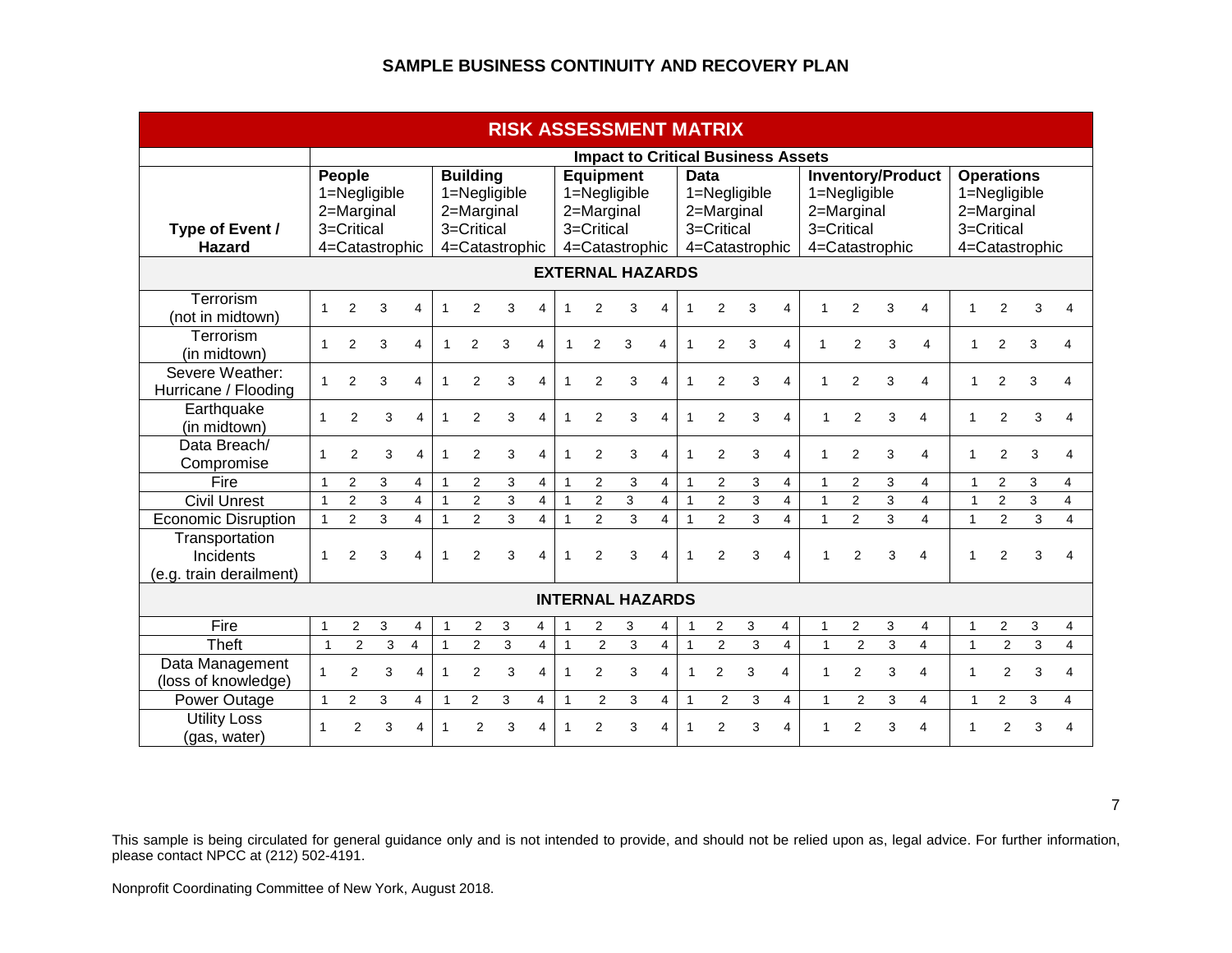# **ABOUT THE ORGANIZATION**

<span id="page-7-0"></span>

| <b>PRIMARY LOCATION</b>    |                             |  |  |  |  |
|----------------------------|-----------------------------|--|--|--|--|
| ORGANIZATION NAME          |                             |  |  |  |  |
| <b>STREET ADDRESS</b>      | <b>MISSION</b>              |  |  |  |  |
| CITY, STATE, ZIP CODE      |                             |  |  |  |  |
| <b>TELEPHONE NUMBER</b>    |                             |  |  |  |  |
|                            |                             |  |  |  |  |
| <b>PRIMARY CONTACT</b>     | <b>ALTERNATE CONTACT</b>    |  |  |  |  |
| PRIMARY EMERGENCY CONTACT  | ALTERNATE EMERGENCY CONTACT |  |  |  |  |
| <b>TELEPHONE NUMBER</b>    | <b>TELEPHONE NUMBER</b>     |  |  |  |  |
| ALTERNATE TELEPHONE NUMBER | ALTERNATE TELEPHONE NUMBER  |  |  |  |  |

| <b>EMERGENCY CONTACT INFORMATION - DIAL 911 IN AN EMERGENCY</b> |                                     |  |  |  |
|-----------------------------------------------------------------|-------------------------------------|--|--|--|
| NON-EMERGENCY POLICE                                            | ELECTRICITY PROVIDER                |  |  |  |
| NON-EMERGENCY FIRE                                              | INSURANCE PROVIDER                  |  |  |  |
| OTHER (E.G., PROPERTY MANAGEMENT)                               | <b>WASTE REMOVAL</b>                |  |  |  |
| POISON INFORMATION CENTER                                       | OTHER (E.G., IT SUPPORT CONTRACTOR) |  |  |  |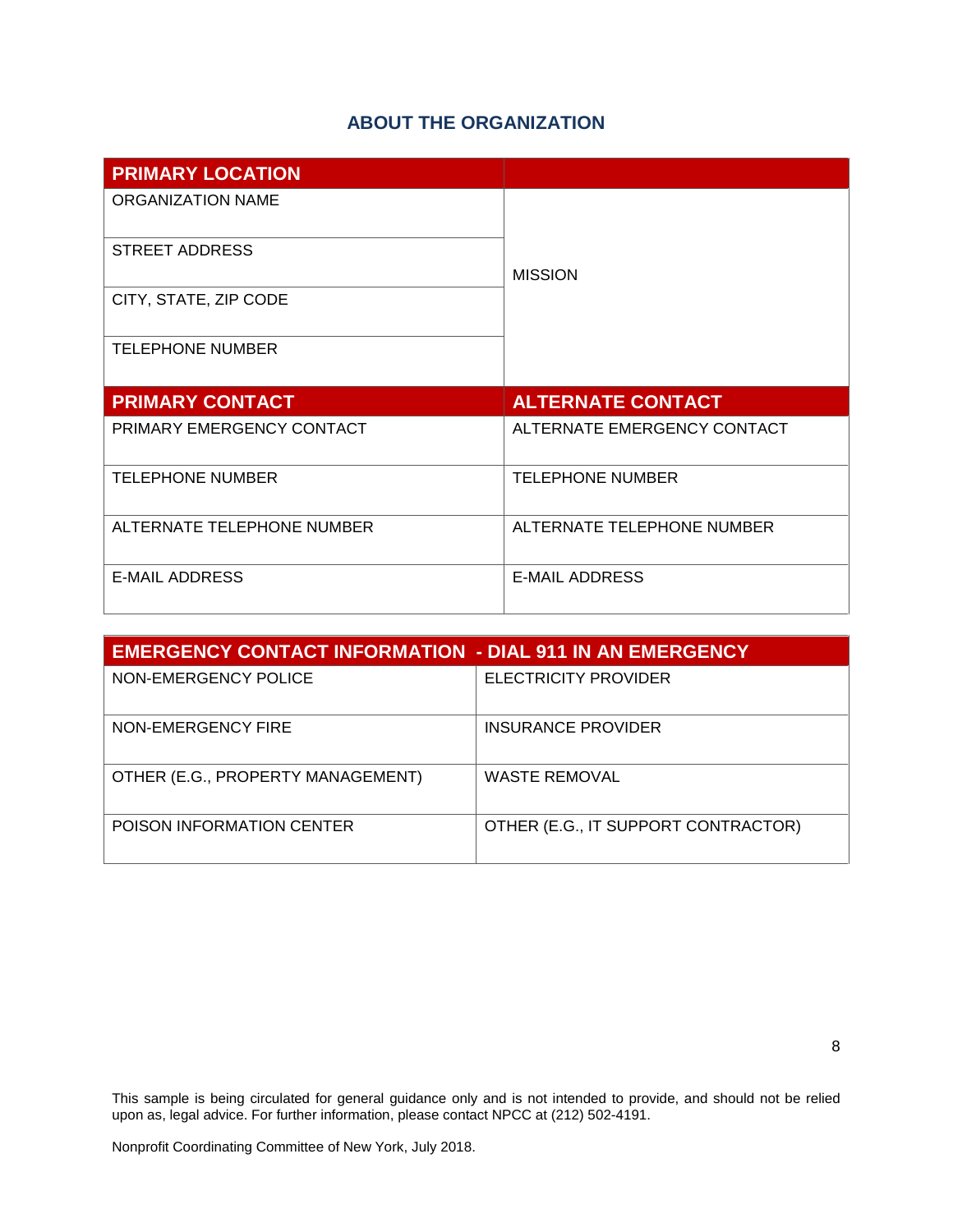### <span id="page-8-0"></span>**BUSINESS CONTINUITY AND RECOVERY PLANNING TEAM**

The following people will participate in business continuity and recovery planning.*[Insert additional rows as needed.]*

| <b>NAME</b> | <b>POSITION</b> | <b>EMAIL</b> |
|-------------|-----------------|--------------|
|             |                 |              |
|             |                 |              |
|             |                 |              |
|             |                 |              |
|             |                 |              |
|             |                 |              |
|             |                 |              |
|             |                 |              |
|             |                 |              |
|             |                 |              |
|             |                 |              |

#### **Coordination with Others**

The following people from our building management will participate on our emergency planning team.

| I NAME' | ORGANIZATION/BUSINESS PHONE |  |
|---------|-----------------------------|--|
|         |                             |  |
|         |                             |  |

### **Meeting Schedule**

The emergency planning team will meet on a regular basis.

| <b>DATE</b> | <b>LOCATION</b> | <b>TOPIC</b> |
|-------------|-----------------|--------------|
|             |                 |              |
|             |                 |              |
|             |                 |              |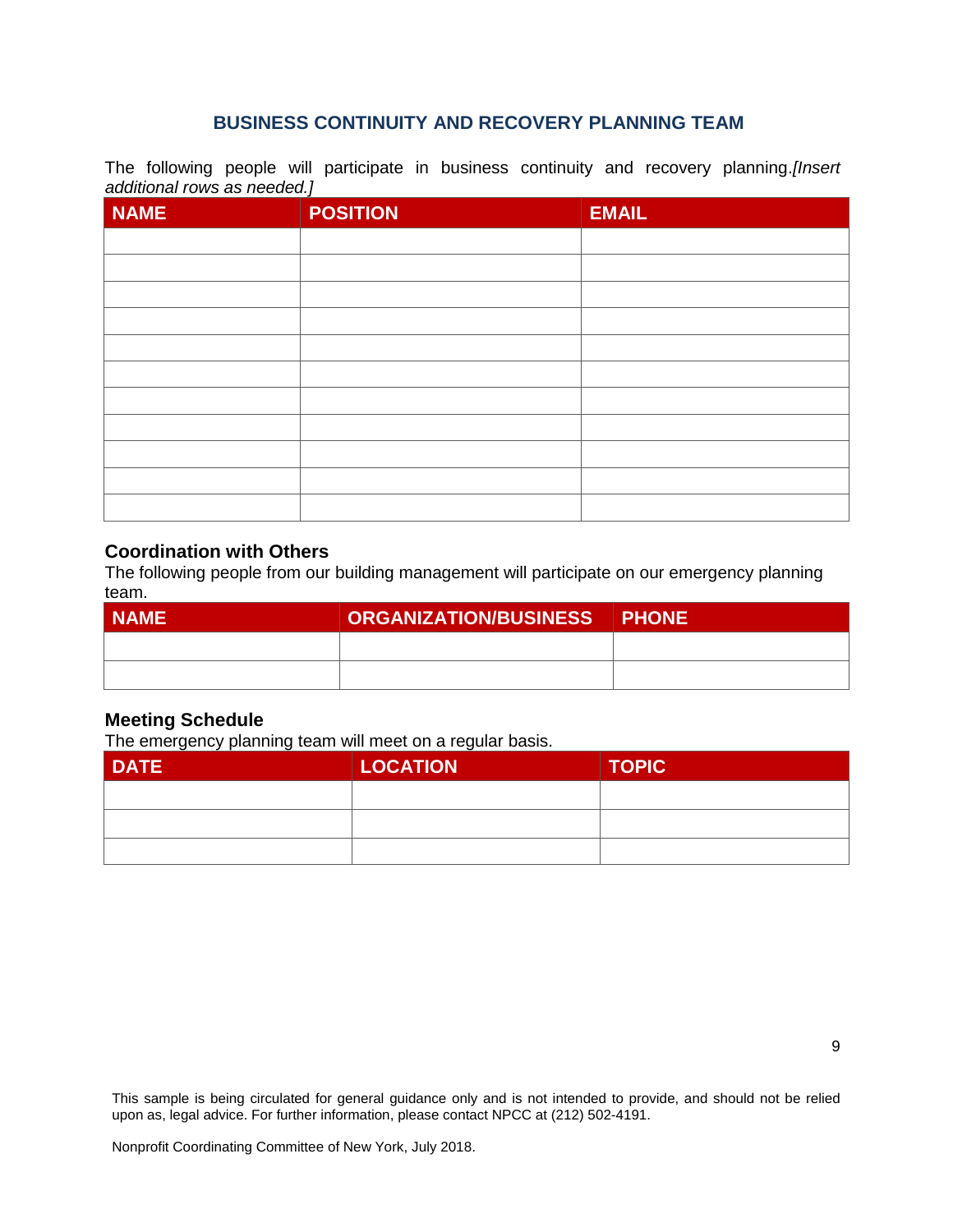# <span id="page-9-0"></span>**CRITICAL ASSETS**

If these items are taken away, it would drastically affect or harm the Organization or cause a major disruption to operations. *[Insert additional rows as needed.]*

| <b>PEOPLE</b> (employees, consumers, donors, board members, clients/constituents, key volunteers,<br>$etc.$ )      |
|--------------------------------------------------------------------------------------------------------------------|
|                                                                                                                    |
|                                                                                                                    |
| BUILDING (physical structure, storage unit, satellite office, main office, store front, capital lease,<br>$etc.$ ) |
|                                                                                                                    |
| <b>COMPUTER EQUIPMENT</b> (computers, software, servers/network, specialty tools, copiers, etc.)                   |
|                                                                                                                    |
|                                                                                                                    |
| DATA (documents, payroll, files, records, server back-up tapes, etc.)                                              |
|                                                                                                                    |
| <b>INVENTORY/PRODUCT</b> (stock, supplies, new materials, etc.)                                                    |
|                                                                                                                    |
| <b>OPERATIONS</b> (any disruption to ops, accounts receivable/payable, payroll, mail room, etc.)                   |
|                                                                                                                    |
|                                                                                                                    |
| <b>VALUABLE CONTENTS</b> (religious artifacts, valuable collectables, etc.)                                        |
|                                                                                                                    |
| <b>BOOKS AND RECORDS</b> (vital records, payroll information, etc.)                                                |
|                                                                                                                    |
| <b>EQUIPMENT</b> (HVAC, kitchen equipment, audio visual equipment, specialty tools, copiers, etc.)                 |
|                                                                                                                    |
|                                                                                                                    |
| <b>FURNITURE AND FIXTURES</b> (office furniture, custom built furniture, auxiliary furniture, etc.)                |
|                                                                                                                    |
| <b>GROUNDS</b> (custom decorations, outdoor equipment, signage, etc.)                                              |
|                                                                                                                    |
| <b>OTHER</b> (artwork, antiques, etc.)                                                                             |
|                                                                                                                    |
|                                                                                                                    |

10

This sample is being circulated for general guidance only and is not intended to provide, and should not be relied upon as, legal advice. For further information, please contact NPCC at (212) 502-4191.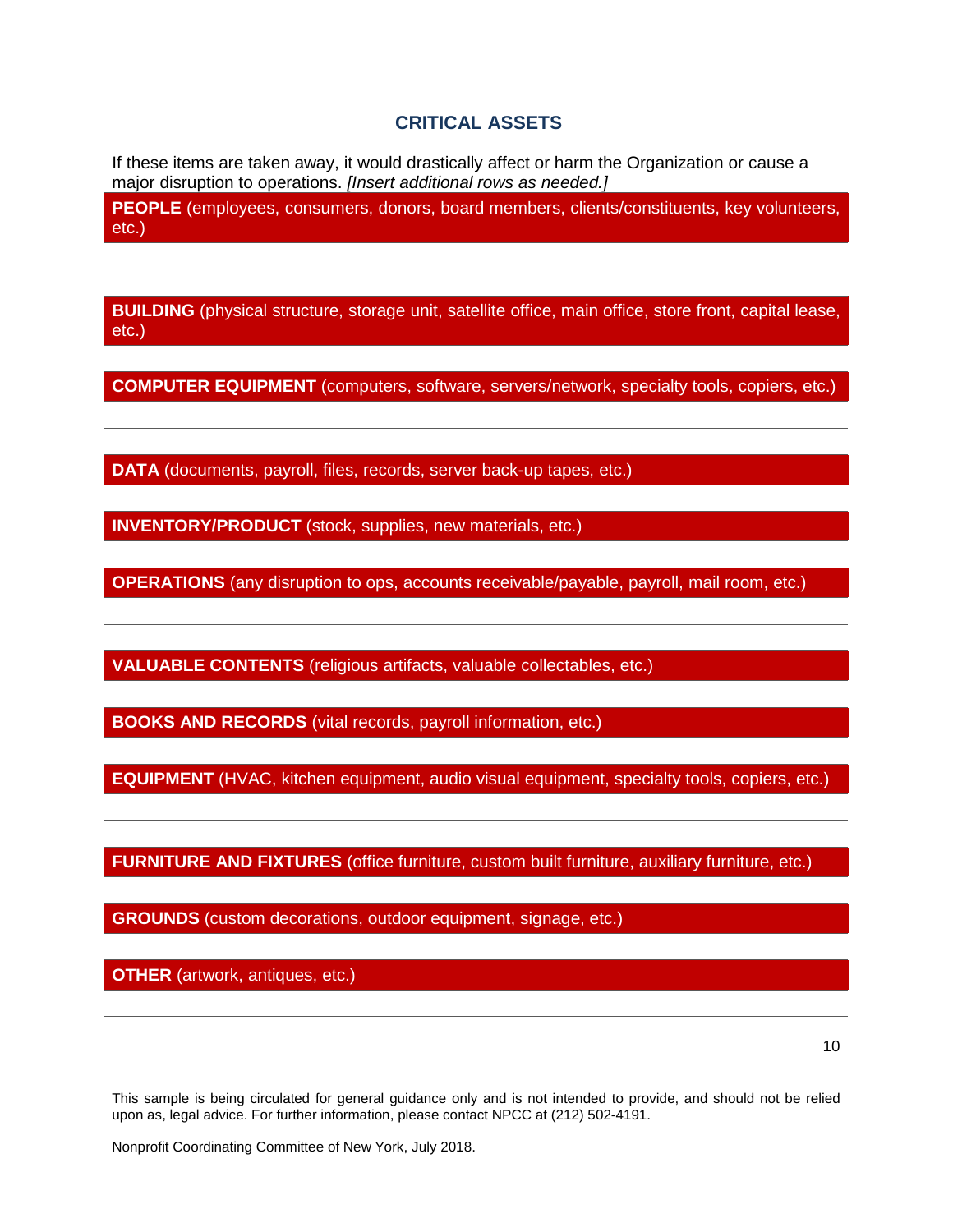# <span id="page-10-0"></span>**CRITICAL OPERATIONS**

| <b>OPERATION:</b>                                             | <b>ONLINE FILE / SYSTEM RESTORATION</b> |                                                                       |  |  |  |
|---------------------------------------------------------------|-----------------------------------------|-----------------------------------------------------------------------|--|--|--|
| STAFF IN CHARGE (POSITION)                                    |                                         | STAFF IN CHARGE (NAME)                                                |  |  |  |
| <b>KEY SUPPLIES/EQUIPMENT</b>                                 |                                         | <b>KEY SUPPLIERS/CONTRACTORS</b>                                      |  |  |  |
| PROCEDURES TO RESTART OPERATION AFTER MINIMAL DISASTER IMPACT |                                         |                                                                       |  |  |  |
| <b>IMPACT</b>                                                 |                                         | PROCEDURES TO COMPLETELY RESTORE OPERATION AFTER SIGNIFICANT DISASTER |  |  |  |

| <b>OPERATION:</b>                                             | <b>HUMAN RESOURCES</b>     |                                                                       |  |  |  |  |
|---------------------------------------------------------------|----------------------------|-----------------------------------------------------------------------|--|--|--|--|
|                                                               | STAFF IN CHARGE (POSITION) | STAFF IN CHARGE (NAME)                                                |  |  |  |  |
| <b>KEY SUPPLIES/EQUIPMENT</b>                                 |                            | <b>KEY SUPPLIERS/CONTRACTORS</b>                                      |  |  |  |  |
| PROCEDURES TO RESTART OPERATION AFTER MINIMAL DISASTER IMPACT |                            |                                                                       |  |  |  |  |
| <b>IMPACT</b>                                                 |                            | PROCEDURES TO COMPLETELY RESTORE OPERATION AFTER SIGNIFICANT DISASTER |  |  |  |  |

|                               | <b>OPERATION:</b> PHYSICAL SPACE RESTORATION |                           |  |  |  |
|-------------------------------|----------------------------------------------|---------------------------|--|--|--|
|                               | STAFF IN CHARGE (POSITION)                   | STAFF IN CHARGE (NAME)    |  |  |  |
| <b>KEY SUPPLIES/EQUIPMENT</b> |                                              | KEY SUPPLIERS/CONTRACTORS |  |  |  |

11

This sample is being circulated for general guidance only and is not intended to provide, and should not be relied upon as, legal advice. For further information, please contact NPCC at (212) 502-4191.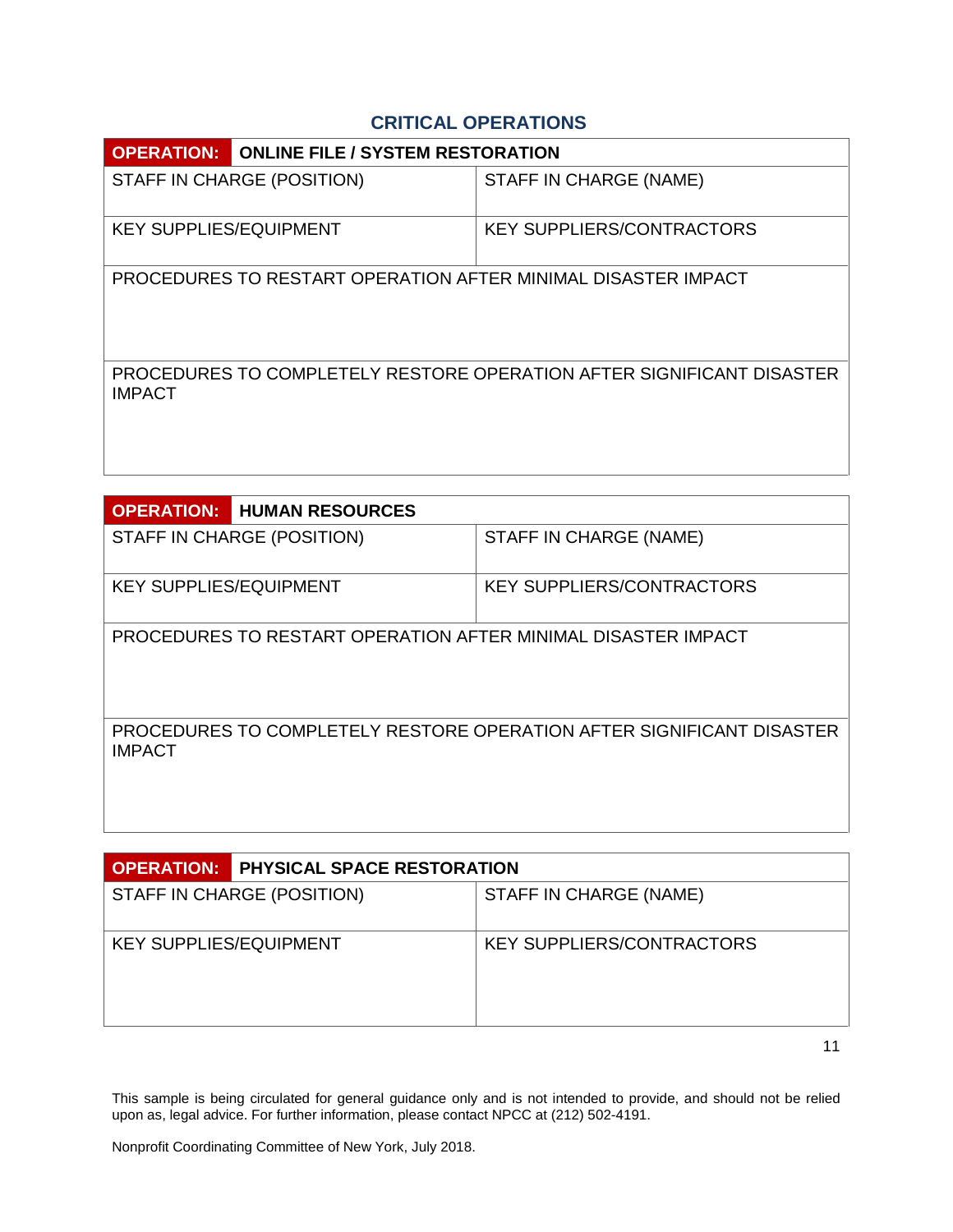PROCEDURES TO RESTART OPERATION AFTER MINIMAL DISASTER IMPACT

PROCEDURES TO COMPLETELY RESTORE OPERATION AFTER SIGNIFICANT DISASTER IMPACT

| <b>OPERATION:</b><br><b>KEY PROGRAMMING AND COMMUNICATIONS</b> |                                                                       |
|----------------------------------------------------------------|-----------------------------------------------------------------------|
| STAFF IN CHARGE (POSITION)                                     | STAFF IN CHARGE (NAME)                                                |
| <b>KEY SUPPLIES/EQUIPMENT</b>                                  | <b>KEY SUPPLIERS/CONTRACTORS</b>                                      |
| PROCEDURES TO RESTART OPERATION AFTER MINIMAL DISASTER IMPACT  |                                                                       |
| <b>IMPACT</b>                                                  | PROCEDURES TO COMPLETELY RESTORE OPERATION AFTER SIGNIFICANT DISASTER |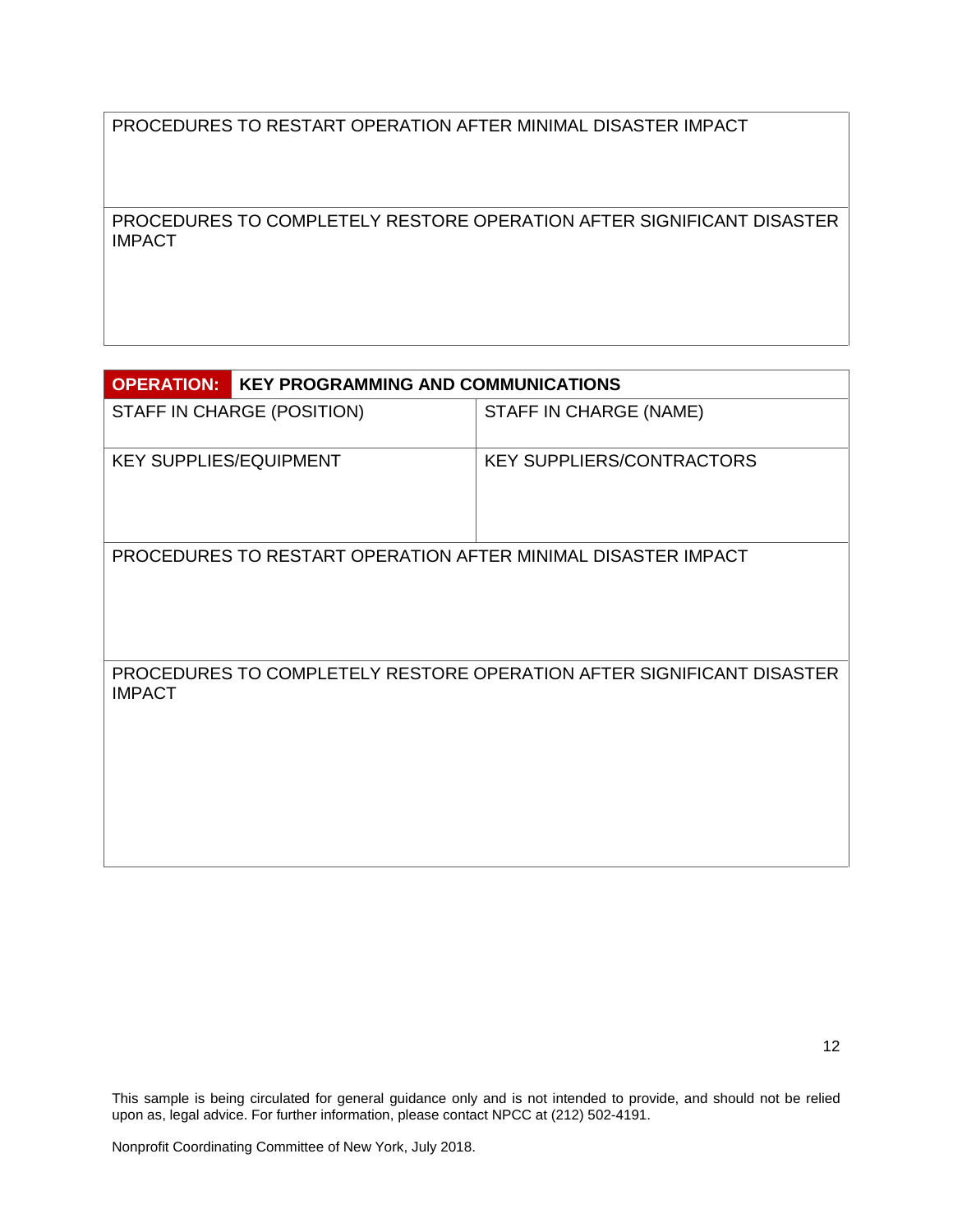### <span id="page-12-0"></span>**KEY ORGANIZATIONS AND BUSINESSES**

The following is a list of organizations and businesses that are critical to maintaining operation (i.e. vendors, suppliers, funders, etc.).

| <b>ORGANIZATION NAME:</b>                                    |                                                          |  |
|--------------------------------------------------------------|----------------------------------------------------------|--|
| <b>STREET ADDRESS</b>                                        | <b>CONTACT NAME</b>                                      |  |
| CITY, STATE, ZIP CODE                                        | <b>CONTACT TELEPHONE NUMBER</b>                          |  |
| <b>TELEPHONE NUMBER</b>                                      | <b>CONTACT EMAIL</b>                                     |  |
| <b>WEBSITE</b>                                               | DOES THIS ORGANIZATION HAVE A<br><b>CONTINUITY PLAN?</b> |  |
| MATERIAL/SERVICE PROVIDED                                    |                                                          |  |
| IF THIO ODO ANIZATION FVOEDIENOEO A DIOAOTED IME MILL ODTAIN |                                                          |  |

IF THIS ORGANIZATION EXPERIENCES A DISASTER, WE WILL OBTAIN MATERIALS/SERVICES FROM THE FOLLOWING:

| <b>ORGANIZATION NAME:</b>                                                  |                                 |  |
|----------------------------------------------------------------------------|---------------------------------|--|
| <b>STREET ADDRESS</b>                                                      | <b>CONTACT NAME</b>             |  |
| CITY, STATE, ZIP CODE                                                      | <b>CONTACT TELEPHONE NUMBER</b> |  |
| <b>TELEPHONE NUMBER</b>                                                    | <b>CONTACT EMAIL</b>            |  |
| <b>WEBSITE</b><br>DOES THIS ORGANIZATION HAVE A<br><b>CONTINUITY PLAN?</b> |                                 |  |
| MATERIAL/SERVICE PROVIDED                                                  |                                 |  |
| IF THIS ORGANIZATION EXPERIENCES A DISASTER, WE WILL OBTAIN                |                                 |  |

MATERIALS/SERVICES FROM THE FOLLOWING:

# **ORGANIZATION NAME:**

This sample is being circulated for general guidance only and is not intended to provide, and should not be relied upon as, legal advice. For further information, please contact NPCC at (212) 502-4191.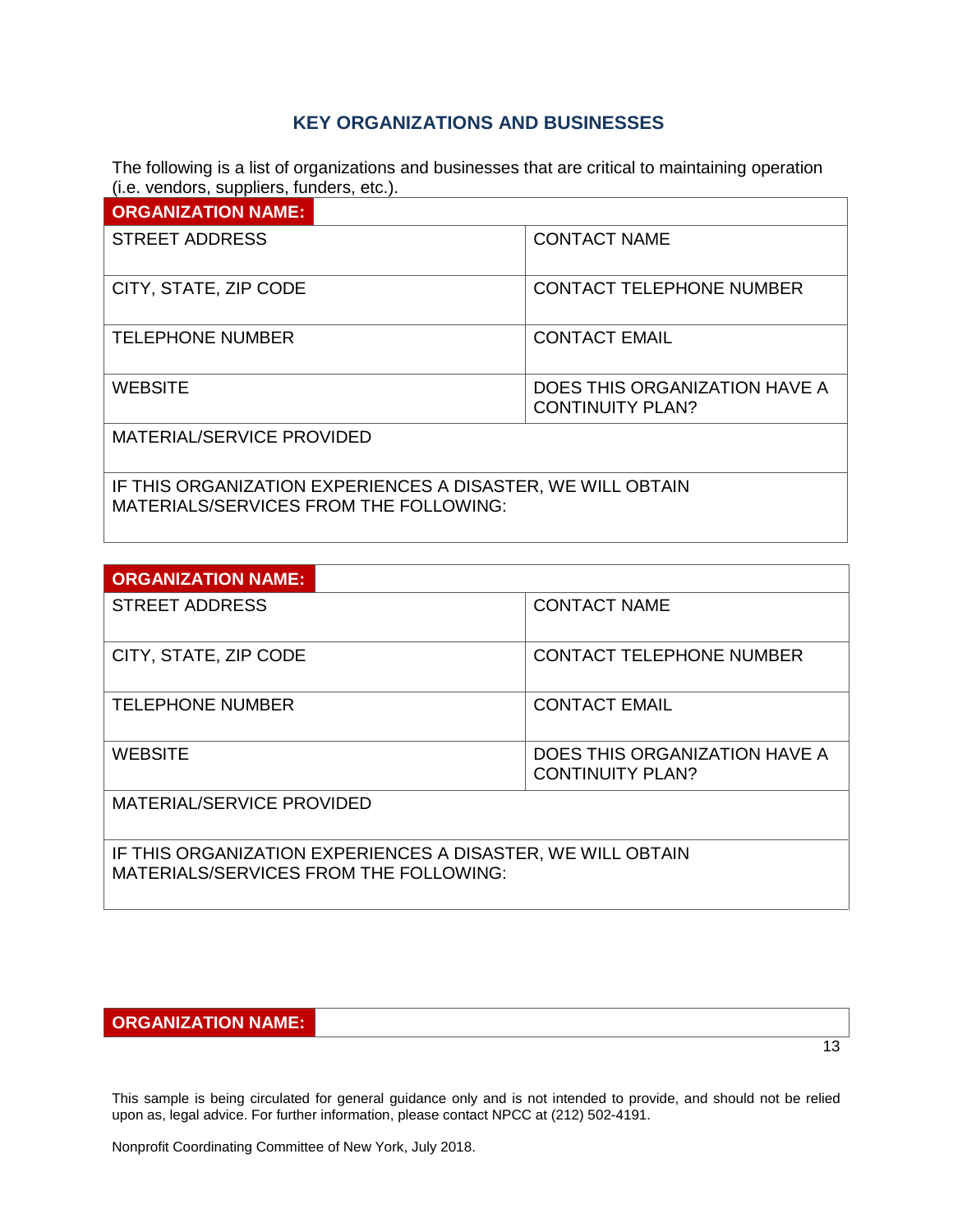| <b>STREET ADDRESS</b>     | <b>CONTACT NAME</b>                                      |  |  |
|---------------------------|----------------------------------------------------------|--|--|
| CITY, STATE, ZIP CODE     | <b>CONTACT TELEPHONE NUMBER</b>                          |  |  |
| <b>TELEPHONE NUMBER</b>   | <b>CONTACT EMAIL</b>                                     |  |  |
| <b>WEBSITE</b>            | DOES THIS ORGANIZATION HAVE A<br><b>CONTINUITY PLAN?</b> |  |  |
| MATERIAL/SERVICE PROVIDED |                                                          |  |  |
|                           |                                                          |  |  |

IF THIS ORGANIZATION EXPERIENCES A DISASTER, WE WILL OBTAIN MATERIALS/SERVICES FROM THE FOLLOWING:

| <b>ORGANIZATION NAME:</b>                                                                             |                                                          |  |  |
|-------------------------------------------------------------------------------------------------------|----------------------------------------------------------|--|--|
| <b>STREET ADDRESS</b>                                                                                 | <b>CONTACT NAME</b>                                      |  |  |
| CITY, STATE, ZIP CODE                                                                                 | <b>CONTACT TELEPHONE NUMBER</b>                          |  |  |
| <b>TELEPHONE NUMBER</b>                                                                               | <b>CONTACT EMAIL</b>                                     |  |  |
| <b>WEBSITE</b>                                                                                        | DOES THIS ORGANIZATION HAVE A<br><b>CONTINUITY PLAN?</b> |  |  |
| MATERIAL/SERVICE PROVIDED                                                                             |                                                          |  |  |
| IF THIS ORGANIZATION EXPERIENCES A DISASTER, WE WILL OBTAIN<br>MATERIALS/SERVICES FROM THE FOLLOWING: |                                                          |  |  |

| <b>ORGANIZATION NAME:</b> |                               |
|---------------------------|-------------------------------|
| <b>STREET ADDRESS</b>     | CONTACT NAME                  |
| CITY, STATE, ZIP CODE     | CONTACT TELEPHONE NUMBER      |
| <b>TELEPHONE NUMBER</b>   | <b>CONTACT EMAIL</b>          |
| <b>WEBSITE</b>            | DOES THIS ORGANIZATION HAVE A |

14

This sample is being circulated for general guidance only and is not intended to provide, and should not be relied upon as, legal advice. For further information, please contact NPCC at (212) 502-4191.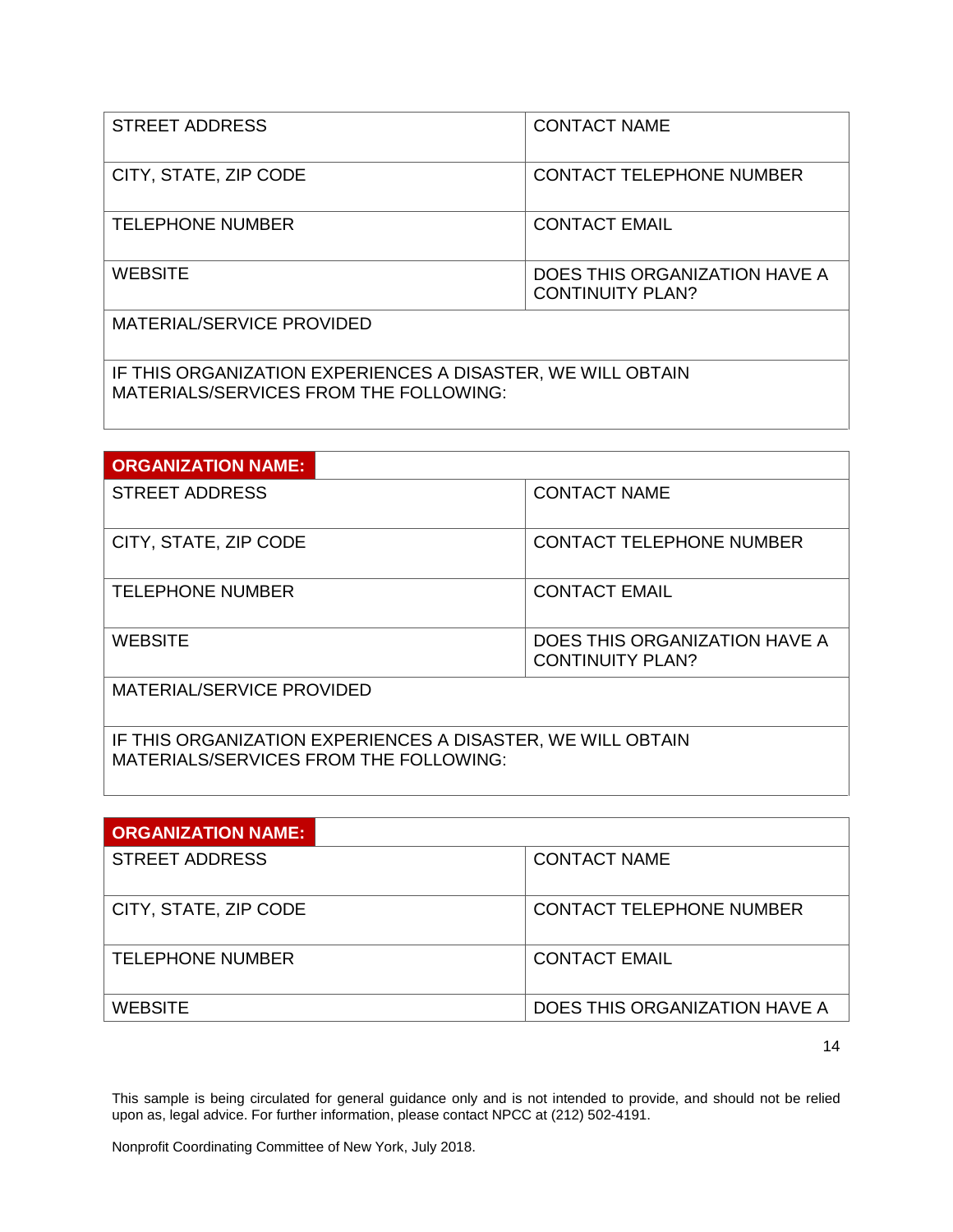MATERIAL/SERVICE PROVIDED

IF THIS ORGANIZATION EXPERIENCES A DISASTER, WE WILL OBTAIN MATERIALS/SERVICES FROM THE FOLLOWING:

| <b>ORGANIZATION NAME:</b> |                                                          |
|---------------------------|----------------------------------------------------------|
| <b>STREET ADDRESS</b>     | <b>CONTACT NAME</b>                                      |
| CITY, STATE, ZIP CODE     | <b>CONTACT TELEPHONE NUMBER</b>                          |
| <b>TELEPHONE NUMBER</b>   | <b>CONTACT EMAIL</b>                                     |
| <b>WEBSITE</b>            | DOES THIS ORGANIZATION HAVE A<br><b>CONTINUITY PLAN?</b> |
| MATERIAL/SERVICE PROVIDED |                                                          |

IF THIS ORGANIZATION EXPERIENCES A DISASTER, WE WILL OBTAIN MATERIALS/SERVICES FROM THE FOLLOWING:

| <b>ORGANIZATION NAME:</b> |                                                          |
|---------------------------|----------------------------------------------------------|
| <b>STREET ADDRESS</b>     | <b>CONTACT NAME</b>                                      |
| CITY, STATE, ZIP CODE     | <b>CONTACT TELEPHONE NUMBER</b>                          |
| <b>TELEPHONE NUMBER</b>   | <b>CONTACT EMAIL</b>                                     |
| <b>WEBSITE</b>            | DOES THIS ORGANIZATION HAVE A<br><b>CONTINUITY PLAN?</b> |
| MATERIAL/SERVICE PROVIDED |                                                          |

IF THIS ORGANIZATION EXPERIENCES A DISASTER, WE WILL OBTAIN MATERIALS/SERVICES FROM THE FOLLOWING:

This sample is being circulated for general guidance only and is not intended to provide, and should not be relied upon as, legal advice. For further information, please contact NPCC at (212) 502-4191.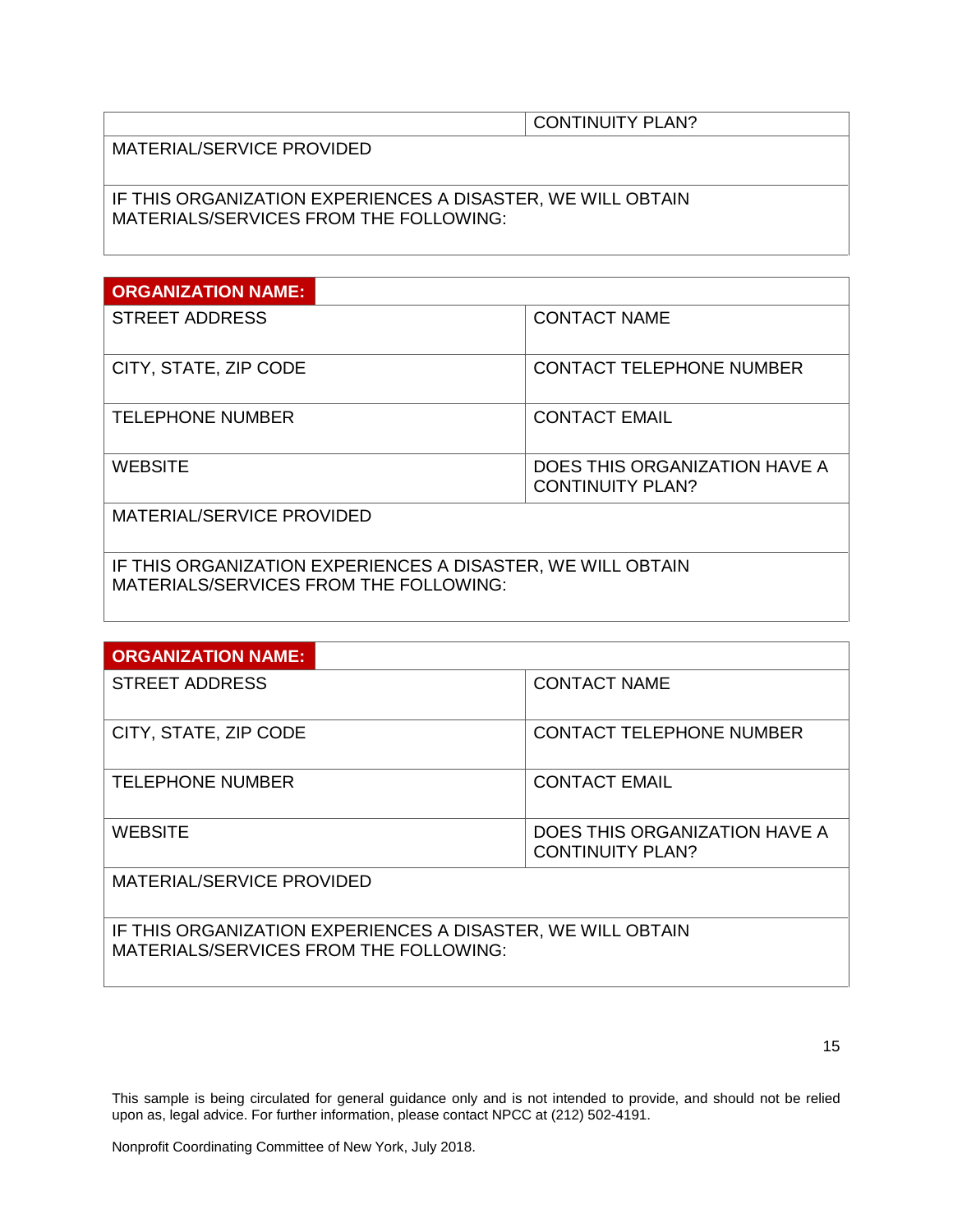### **TECHNOLOGY HARDWARE INVENTORY FORM**

<span id="page-15-0"></span>

| <b>HARDWARE INVENTORY</b> |                     |                      |                     |           |                                |                    |                                |
|---------------------------|---------------------|----------------------|---------------------|-----------|--------------------------------|--------------------|--------------------------------|
| <b>Name</b>               | <b>Manufacturer</b> | <b>Serial Number</b> | <b>Model Number</b> | <b>OS</b> | <b>Purchase</b><br><b>Date</b> | <b>Expiry Date</b> | <b>Expiry</b><br><b>Status</b> |
|                           |                     |                      |                     |           |                                |                    |                                |
|                           |                     |                      |                     |           |                                |                    |                                |
|                           |                     |                      |                     |           |                                |                    |                                |
|                           |                     |                      |                     |           |                                |                    |                                |
|                           |                     |                      |                     |           |                                |                    |                                |
|                           |                     |                      |                     |           |                                |                    |                                |
|                           |                     |                      |                     |           |                                |                    |                                |
|                           |                     |                      |                     |           |                                |                    |                                |
|                           |                     |                      |                     |           |                                |                    |                                |
|                           |                     |                      |                     |           |                                |                    |                                |
|                           |                     |                      |                     |           |                                |                    |                                |
|                           |                     |                      |                     |           |                                |                    |                                |
|                           |                     |                      |                     |           |                                |                    |                                |

16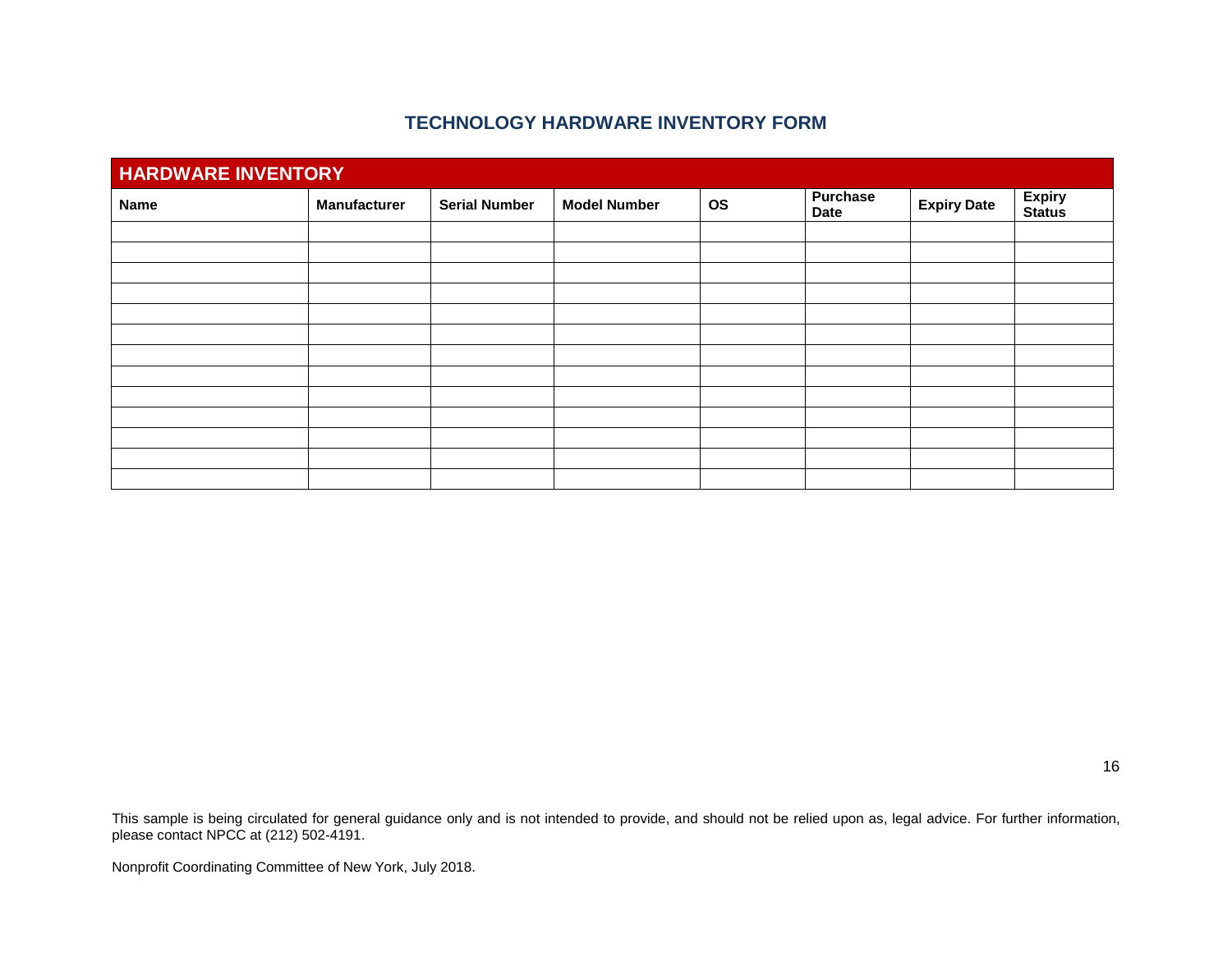# **INFORMATION TECHNOLOGY SECURITY**

<span id="page-16-0"></span>

| <b>DATA SECURITY AND BACK-UP</b>                                                               |                                                          |  |  |
|------------------------------------------------------------------------------------------------|----------------------------------------------------------|--|--|
| <b>LEAD STAFF OR CONTRACTOR</b>                                                                | <b>EMERGENCY CONTACT TELEPHONE</b>                       |  |  |
| <b>EMAIL</b>                                                                                   | ALTERNATE CONTACT TELEPHONE                              |  |  |
| BACK-UP RECORDS ARE STORED ONSITE<br><b>HERE</b>                                               | <b>BACK-UP RECORDS ARE STORED</b><br><b>OFFSITE HERE</b> |  |  |
| VIRTUAL RECORDS ARE STORED HERE                                                                |                                                          |  |  |
| IF OUR VIRTUAL RECORDS ARE DESTROYED, WE WILL PROVIDE FOR CONTINUITY IN<br>THE FOLLOWING WAYS: |                                                          |  |  |

| <b>IT ASSET SECURITY</b>                                                                            |                                               |  |  |
|-----------------------------------------------------------------------------------------------------|-----------------------------------------------|--|--|
| <b>LEAD STAFF OR CONTRACTOR</b>                                                                     | EMERGENCY CONTACT TELEPHONE                   |  |  |
| <b>EMAIL</b>                                                                                        | ALTERNATE CONTACT TELEPHONE                   |  |  |
| <b>KEY COMPUTER HARDWARE</b>                                                                        | TO PROTECT OUR COMPUTER HARDWARE,<br>WE WILL: |  |  |
| <b>KEY COMPUTER SOFTWARE</b>                                                                        | TO PROTECT OUR COMPUTER SOFTWARE,<br>WE WILL: |  |  |
| IF OUR COMPUTERS ARE DESTROYED, WE WILL USE BACK-UP COMPUTERS AT THE<br><b>FOLLOWING LOCATIONS:</b> |                                               |  |  |

This sample is being circulated for general guidance only and is not intended to provide, and should not be relied upon as, legal advice. For further information, please contact NPCC at (212) 502-4191.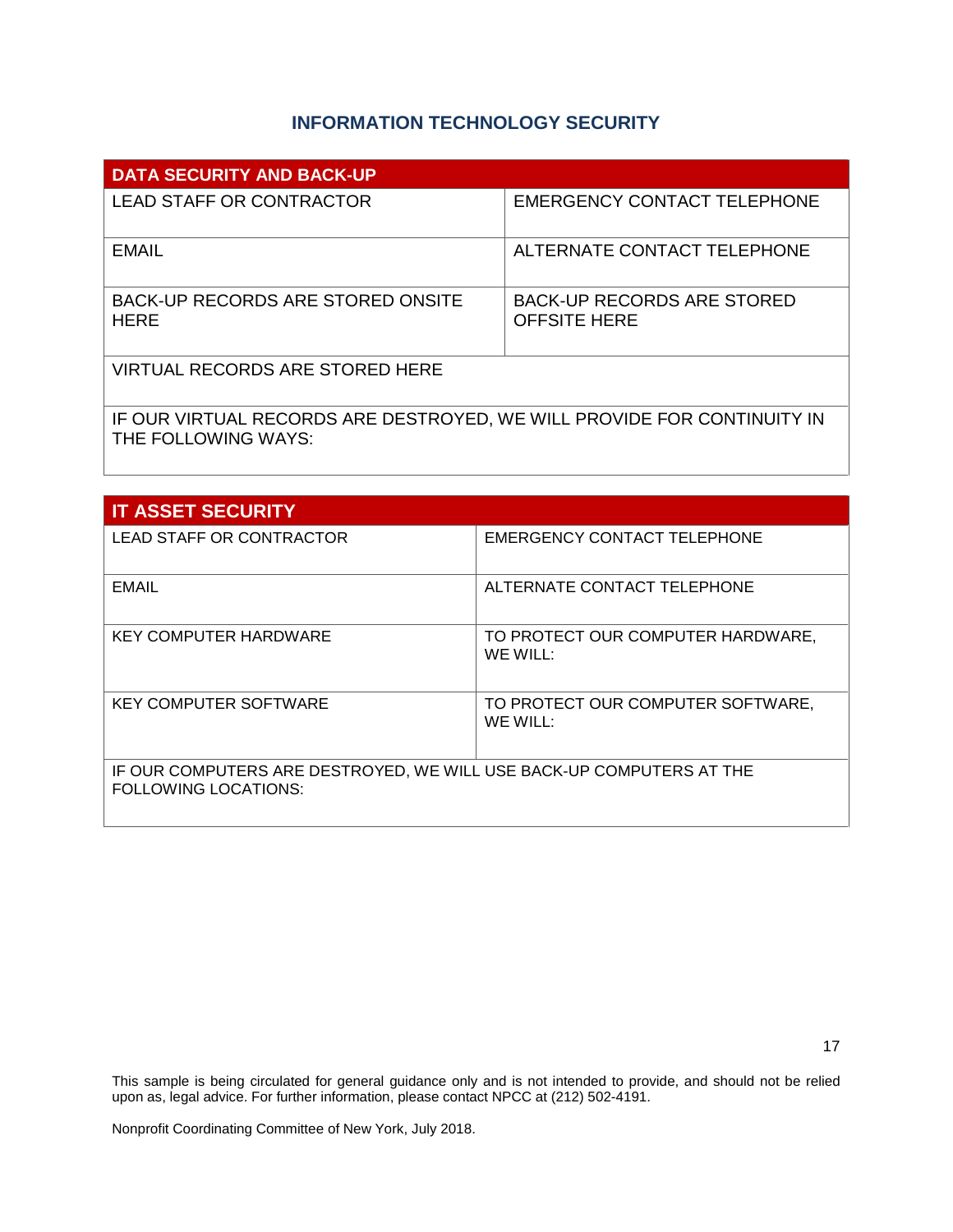### <span id="page-17-0"></span>**ALTERNATE/TEMPORARY LOCATION**

In the case where the Organization's offices are unavailable, staff will work from \_\_\_\_\_\_\_\_\_\_*[insert location],* when possible.

### **STAFF NOTIFICATION**

<span id="page-17-1"></span>The staff are regularly updated on business operational status including whether they should report to work, what work conditions are like, alternate work sites and plans, plan triggers, etc.

| <b>NOTIFICATION</b>                  |                              |              |
|--------------------------------------|------------------------------|--------------|
| STAFF WILL BE NOTIFIED BY:           | STAFF MEMBER RESPONSIBLE FOR |              |
| <b>PHONE TREE</b>                    | <b>NOTIFICATION</b>          |              |
| AUTOMATIC NOTIFICATION<br>П          |                              |              |
| <b>SYSTEM</b>                        | <b>TELEPHONE</b>             | <b>EMAIL</b> |
| <b>EMAIL BLAST</b><br>П              | <b>NUMBER</b>                |              |
| OTHER:<br>П                          |                              |              |
| STAFF WILL RESPOND BY:               |                              |              |
| CALLING IN TO LIVE PERSON            | <b>RESPOND IN NUMER</b>      |              |
| CALLING AUTOMATIC RESPONSE<br>$\Box$ |                              |              |
| <b>SYSTEM</b>                        | <b>PLAN TRIGGER</b>          |              |
| EMAIL                                |                              |              |
| OTHER:                               |                              |              |

### <span id="page-17-2"></span>**KEY PROGRAMMATIC CONTACT NOTIFICATION**

Key contacts include: [*insert key programmatic audiences*].

[*Insert plan and steps for communicating with key programmatic audiences*].

### **INSURANCE COVERAGE**

<span id="page-17-3"></span>

| <b>INSURANCE AGENT:</b>           |                |                                 |  |
|-----------------------------------|----------------|---------------------------------|--|
| <b>STREET ADDRESS</b>             |                | <b>CONTACT NAME</b>             |  |
| CITY, STATE, ZIP CODE             |                | <b>CONTACT TELEPHONE NUMBER</b> |  |
| <b>TELEPHONE</b><br><b>NUMBER</b> | <b>WEBSITE</b> | <b>CONTACT EMAIL</b>            |  |

18

This sample is being circulated for general guidance only and is not intended to provide, and should not be relied upon as, legal advice. For further information, please contact NPCC at (212) 502-4191.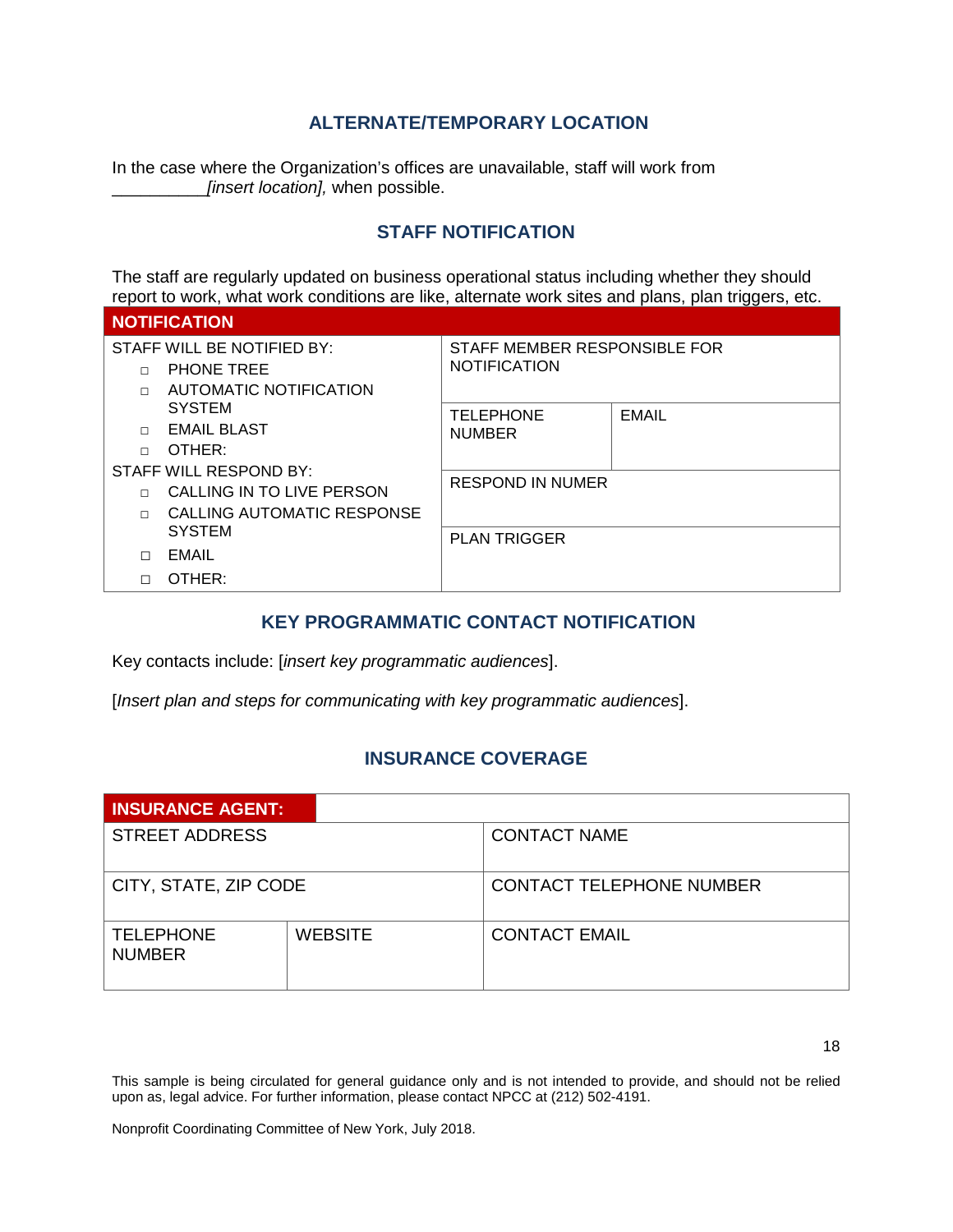## <span id="page-18-0"></span>**APPENDIX 1: ORGANIZATION'S BY-LAWS**

This sample is being circulated for general guidance only and is not intended to provide, and should not be relied upon as, legal advice. For further information, please contact NPCC at (212) 502-4191.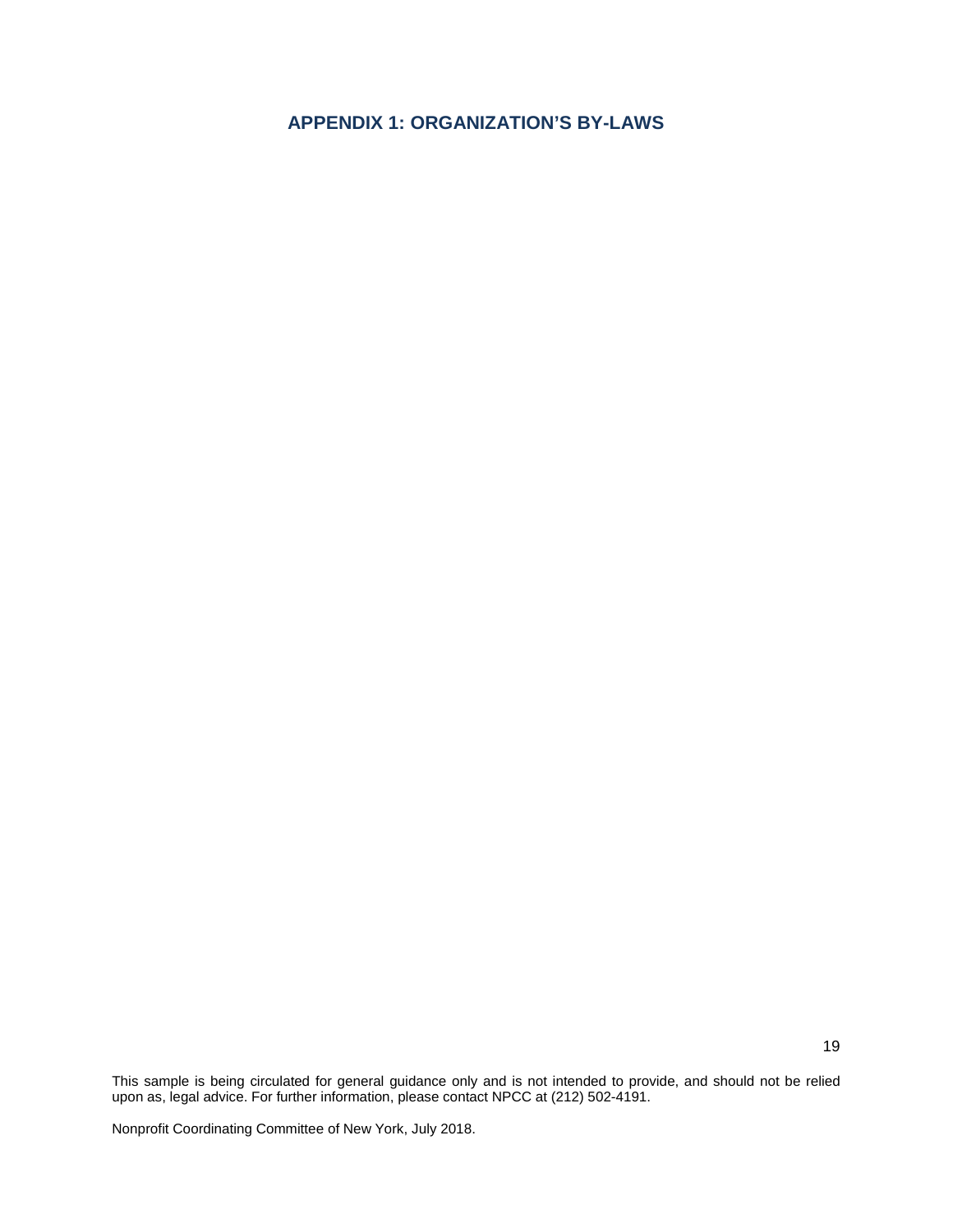# <span id="page-19-0"></span>**APPENDIX 2: BOARD OF DIRECTORS COMMITTEE CHARTERS**

This sample is being circulated for general guidance only and is not intended to provide, and should not be relied upon as, legal advice. For further information, please contact NPCC at (212) 502-4191.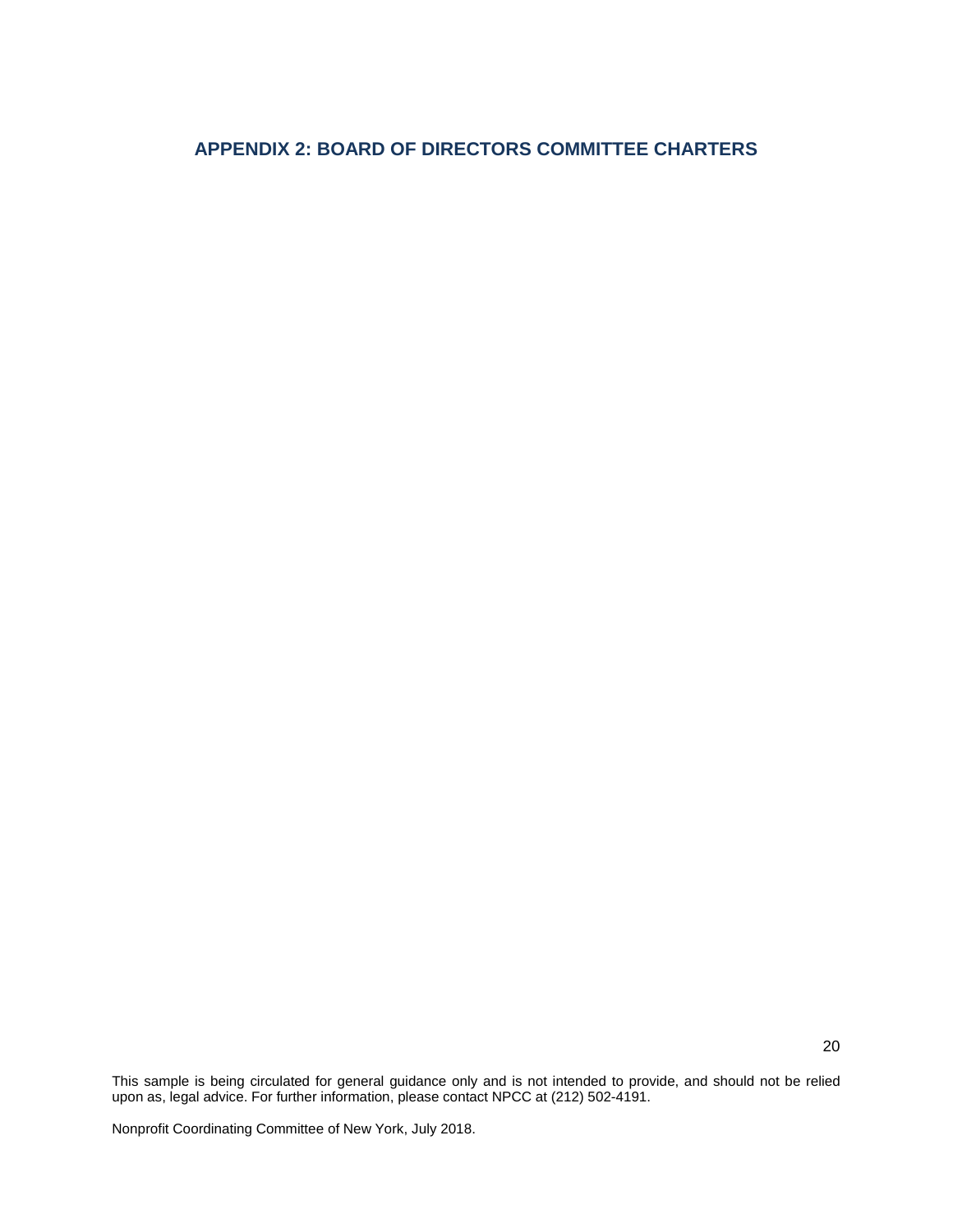# <span id="page-20-0"></span>**APPENDIX 3: BOARD OF DIRECTORS CONTACT LIST**

This sample is being circulated for general guidance only and is not intended to provide, and should not be relied upon as, legal advice. For further information, please contact NPCC at (212) 502-4191.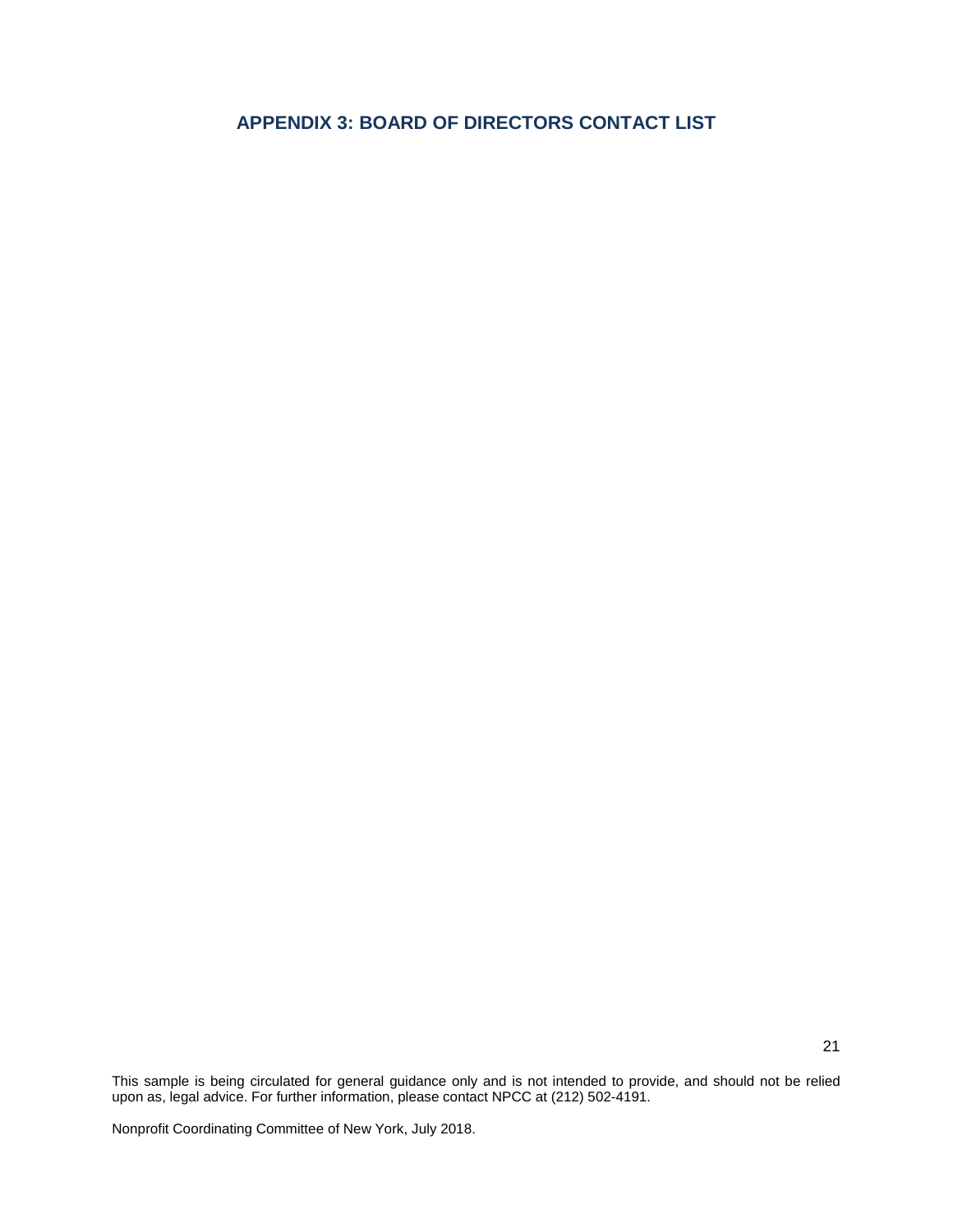## **APPENDIX 4: STAFF PHONE TREE**

<span id="page-21-0"></span>This sample is being circulated for general guidance only and is not intended to provide, and should not be relied upon as, legal advice. For further information, please contact NPCC at (212) 502-4191.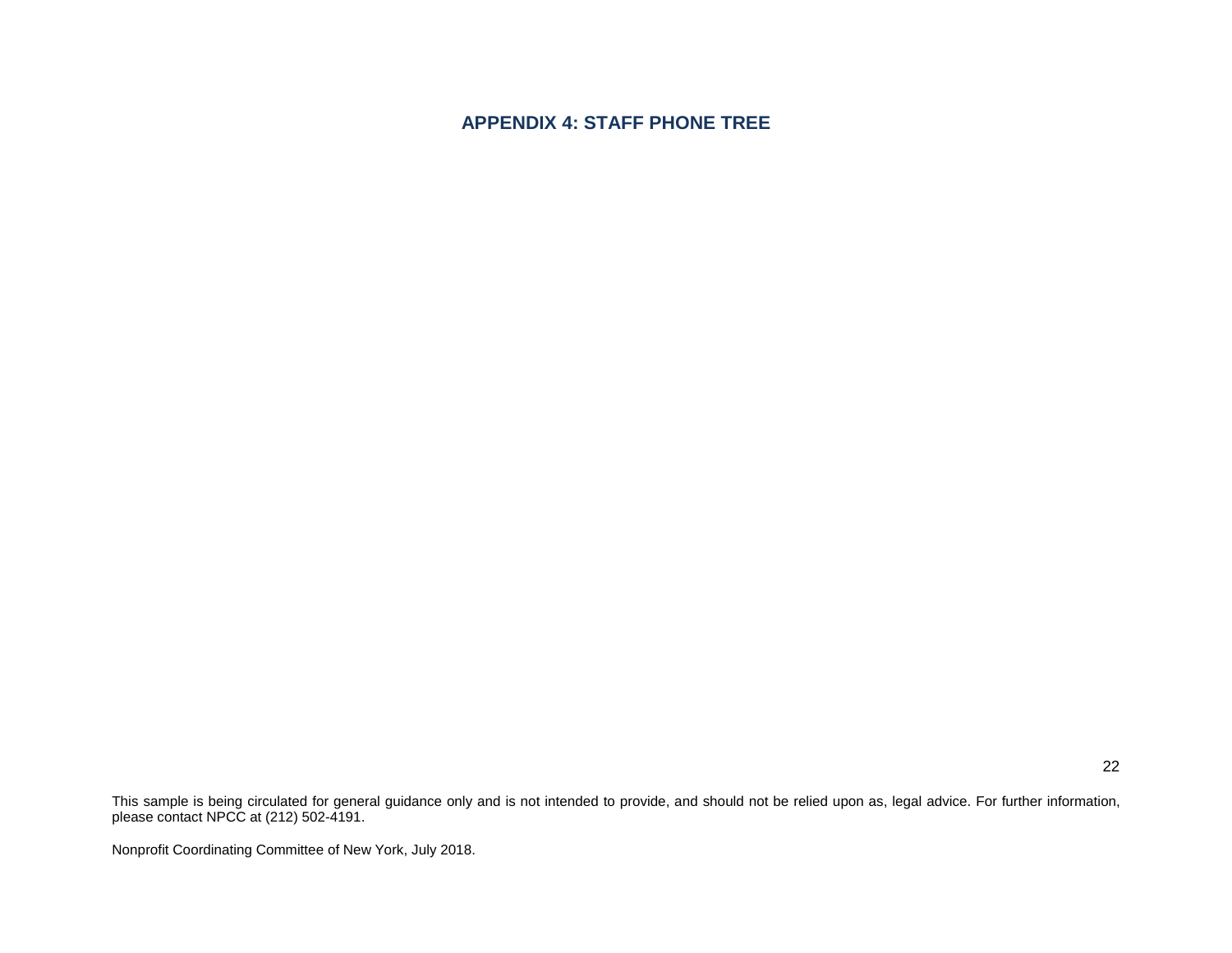# **APPENDIX 5: STAFF EMERGENCY CONTACT LIST**

<span id="page-22-0"></span>

| <b>STAFF MEMBER</b> | <b>EMERGENCY CONTACT(S)</b> |
|---------------------|-----------------------------|
|                     |                             |
|                     |                             |
|                     |                             |
|                     |                             |
|                     |                             |
|                     |                             |
|                     |                             |
|                     |                             |
|                     |                             |

This sample is being circulated for general guidance only and is not intended to provide, and should not be relied upon as, legal advice. For further information, please contact NPCC at (212) 502-4191.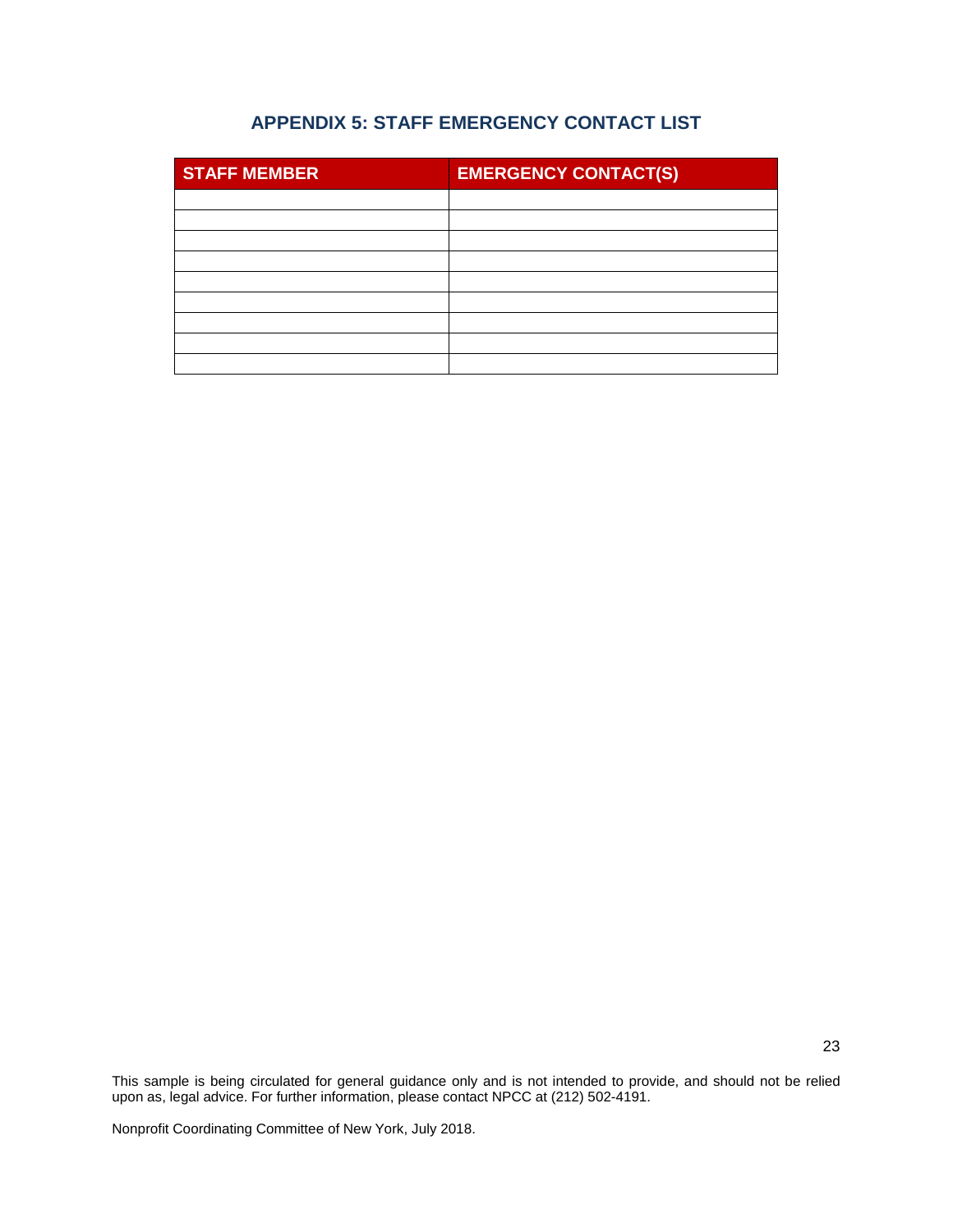# <span id="page-23-0"></span>**APPENDIX 6: EMPLOYEE BENEFITS OVERVIEW**

This sample is being circulated for general guidance only and is not intended to provide, and should not be relied upon as, legal advice. For further information, please contact NPCC at (212) 502-4191.